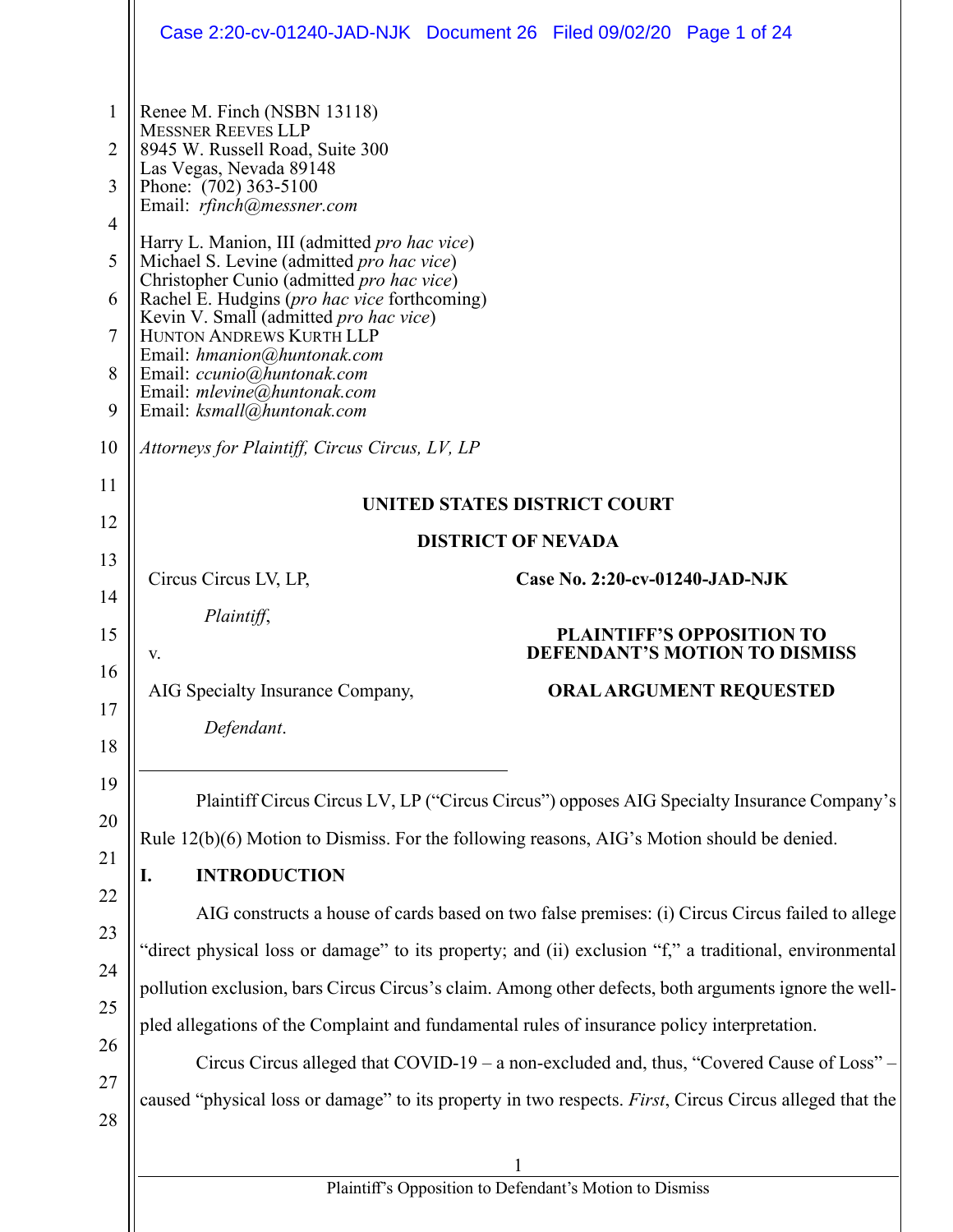#### Case 2:20-cv-01240-JAD-NJK Document 26 Filed 09/02/20 Page 2 of 24

1 2 3 4 5 6 7 8 presence of COVID-19 on its property damaged the property by causing a tangible, demonstrable alteration to the condition of its insured property. Circus Circus substantiated its allegations with far greater specificity than required under Rule 12(b)(6), by supporting its well-pled allegations with reference to the mechanism by which the damage occurred and concurring medical science. Unhappy with these allegations and bona fide resources, AIG tries desperately to redirect the court to other cases from other courts where the plaintiffs failed to plead these predicate facts. Indeed, in the COVID-19 decision AIG cites where the court denied the insurer's motion to dismiss, the plaintiff, like Circus Circus, *did* plead the potential physical alteration of insured property.

9 *Second*, Circus Circus sufficiently alleged that the prevalence, virulence, and destructiveness of COVID-19 caused authorities to issue orders requiring non-essential businesses to cease operations and close their properties. Circus Circus specifically alleged that the Governor of Nevada based his closure orders on "the ability of the novel coronavirus that causes COVID-19 to survive on surfaces for indeterminate periods of time, renders some property unusable and contributes to contamination, damage, and property loss." ECF No. 2-5. Due to the presence of COVID-19 at the insured casino and in compliance with Governor Sisolak's order, Circus Circus closed its property to guests and employees. Both the presence of a dangerous substance that made Circus Circus's property unsafe and unusable and the various government orders caused "physical loss or damage" to Circus Circus's property. In short, Circus Circus more than plausibly and, thus, sufficiently, alleged facts that trigger coverage under the Policy's dual, independent triggers of coverage for "direct physical loss" or "damage" to covered property.

28 Furthermore, AIG's argument based on the traditional environmental pollution exclusion fails for at least two reasons. *First*, the exclusion does not apply on its face, where its plain language requires that, no matter what the deleterious substance may be, its presence be due to a "release, discharge, escape or dispersal." The Nevada Supreme Court has recognized that these environmental law terms of art apply only to industrial pollution claims. Moreover, the Nevada Supreme Court has found similarly worded exclusions to be ambiguous when applied to losses involving indoor air. Simply stated, there was no "release, discharge, escape or dispersal" here, and the industrial pollution exclusion simply cannot apply.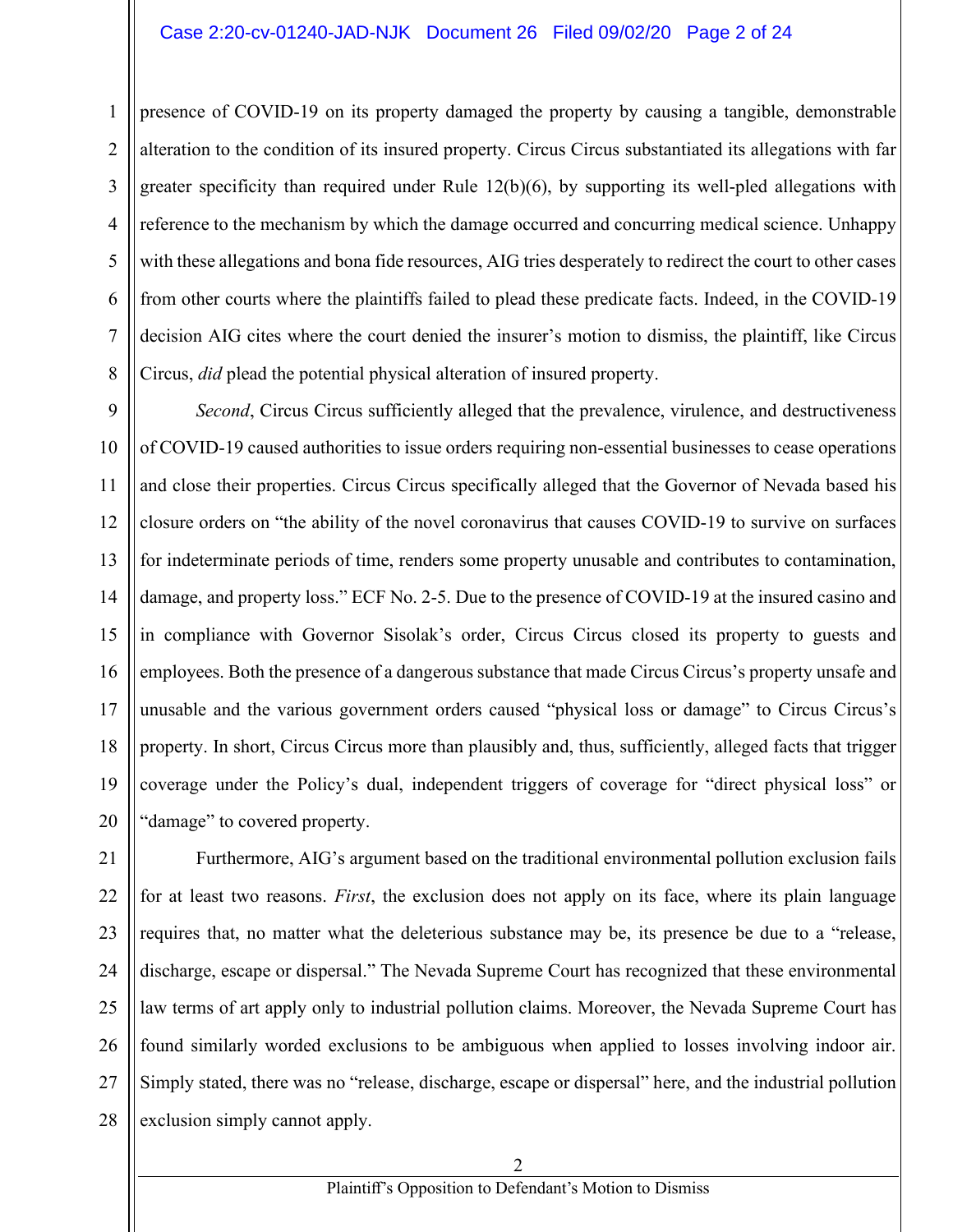#### Case 2:20-cv-01240-JAD-NJK Document 26 Filed 09/02/20 Page 3 of 24

*Second*, it is incumbent upon AIG as the insurer and drafter of the policy to *prove* that the environmental pollution exclusion unambiguously applies to Circus Circus's loss. If there is *any* question as to its applicability, the exclusion must be construed in favor of Circus Circus's reasonable expectation of coverage. But, as here, where AIG has offered not even a scintilla of evidence in support of its strained application of the exclusion, AIG has failed to meet its burden.

10 12 In short, AIG's house of cards cannot bear the weight of Circus Circus's *actual* allegations. Decisions based on materially different allegations by different policyholders, in different states, against different insurers, under different policy provisions have no bearing here, where Circus Circus's allegations must control. As those allegations make clear, COVID-19 is a "Covered Cause of Loss" that caused "physical loss or damage" to Circus Circus's property. Because of the physical loss or damage to its property, Circus Circus suspended operations and closed its doors while it worked to restore the property to its pre-loss condition. The policy covers the cost of those restorations and resulting loss of business income during the suspension. Under the weight of Circus Circus's *actual* allegations, AIG's house of cards collapses.

15

21

22

23

24

25

26

27

28

1

2

3

4

5

6

7

8

9

11

13

14

# **II. STANDARD OF REVIEW**

16 17 18 19 20 A complaint must provide a "short and plain statement of the claim showing that the pleader is entitled to relief." *Bell Atl. Corp. v. Twombly*, 550 U.S. 544, 555 (2007). In dismissing under Rule 12(b)(6), the Court must take all allegations as true and determine whether the plaintiff has plausibly alleged the *prima facie* elements of a claim. *Ashcroft v. Iqbal*, 556 U.S. 662, 678 (2009). The complaint meets this very low threshold standard because Circus Circus has alleged:

> • Circus Circus suffered "direct physical loss or damage to Insured Property." ECF No. 1 at ¶¶ 36, 37, 53-55, 101, 124;

- The "direct physical loss or damage" was caused by, among other things, "COVID-19," a "Covered Cause of Loss." *Id.* at ¶¶ 40, 41, 43, 44, 49-55, 100, 101, 111-113, 123, 124; and
- No exclusion applies because, among other reasons, the environmental pollution exclusion is (1) inapplicable on its face, *Id.* at ¶¶ 76-85, and (2) AIG has failed to meet this burden to show that it is susceptible to only one reasonable interpretation. *Id.* at ¶¶ 82-88.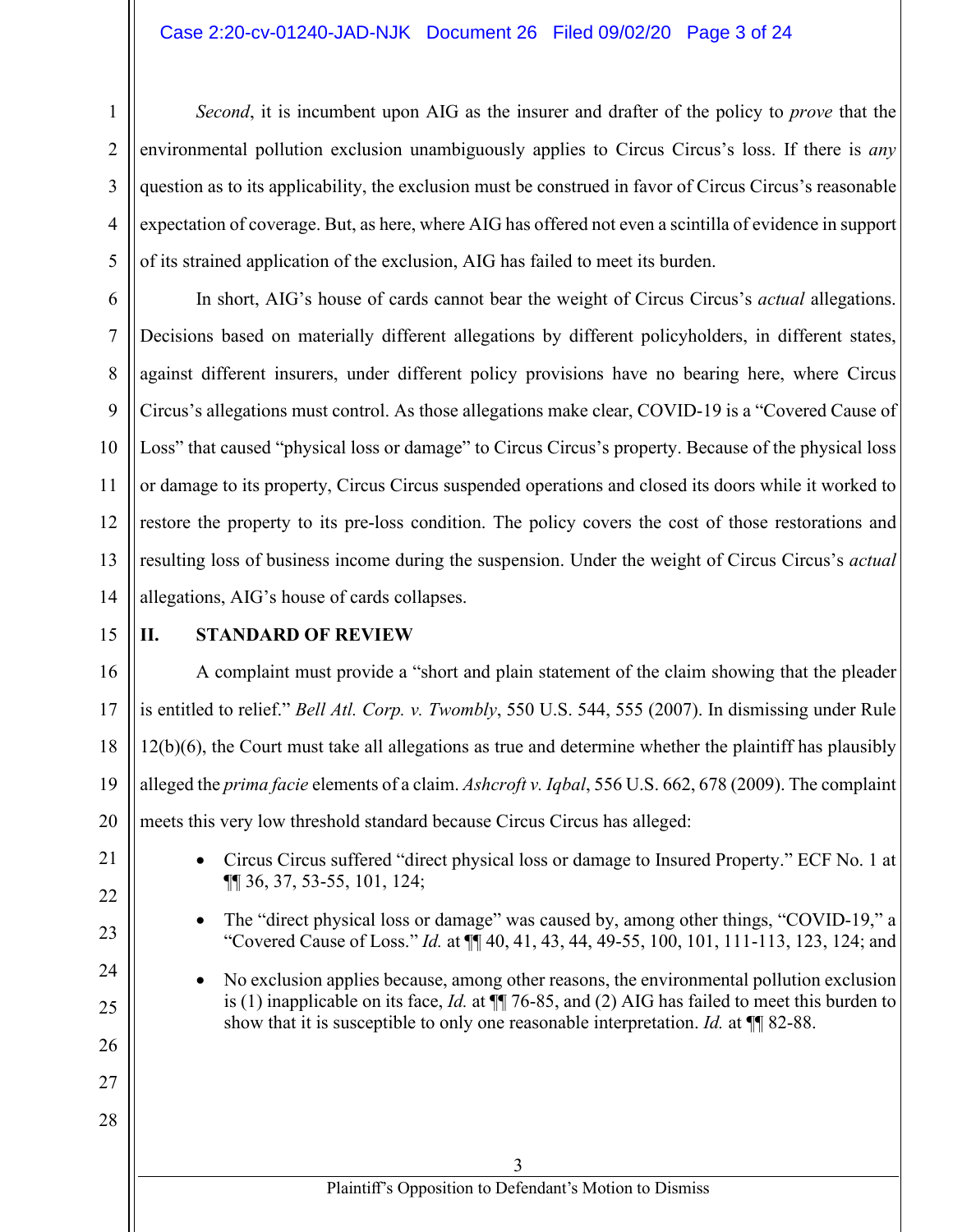# **III. ARGUMENT**

1

# **A. Circus Circus Sufficiently Alleges "Physical Loss or Damage" to Its Property**

#### *1. Standards Governing Insurance Policy Interpretation*

AIG's Policy is an "all risks" policy. Under an all-risk policy, insureds bear a minimal burden of proof. 10A *Couch on Ins*. § 148:46 (3d ed. 2019). "[A]ny fortuitous loss or damage to covered property" will suffice. *Zurich Am. Ins. Co. v. Coeur Rochester, Inc*., 720 F. Supp. 2d 1223, 1232 (D. Nev. 2010); *Prudential Prop. & Cas. Ins. Co. v. Lillard-Roberts*, 2002 WL 31495830, at \*7 (D. Or. June 18, 2002) (finding mold constituted direct physical loss and explaining that under an all risk policy, "[t]he insured need only show that a physical loss occurred to covered property").

AIG contends "Circus Circus has not alleged…the actual *cause of* its alleged losses" (ECF No. 17 at p. 13), but Circus Circus does not bear that burden. Circus Circus need show only that a loss has occurred. *Churchill v. Factory Mut. Ins. Co*., 234 F. Supp. 2d 1182, 1189 (W.D. Wash. 2002) ("find[ing] as a matter of law that under an all-risks policy, the insured bears the burden of showing that it suffered a loss and that the loss is fortuitous.... However, the insured need not demonstrate the precise cause of damage for the purpose of proving fortuity.").

"In determining the meaning of an insurance policy, the language should be examined from the viewpoint of one not trained in law or in the insurance business; the terms should be understood in their plain, ordinary and popular sense." *Nat'l Union Fire Ins. Co. v. Reno's Exec. Air, Inc*., 682 P.2d 1380, 1382 (Nev. 1984) (citations omitted). Grants of coverage are to be construed broadly, while exclusions are to be interpreted narrowly. *Id.*, 682 P.2d at 1383. Where ambiguity exists, "[t]he policy should be construed to effectuate the reasonable expectations of the insured." *Id.; Ace Prop. & Cas. Ins. Co. v. Vegas VP, LP*, 2008 WL 2001760, at \*4 (D. Nev. May 7, 2008), *aff'd sub nom. Ace Prop. And Cas. Ins. Co. v. Vegas VP, LP*, 349 F. App'x 232 (9th Cir. 2009).

To restrict coverage, an insurer must use language that "clearly and distinctly" communicates the terms of the exclusion. *Reno's Exec.*, 682 P.2d at 1382 (citing *Harvey's Wagon Wheel v. MacSween*, 606 P.2d 1095, 1098 (Nev. 1980); *Sparks v. Republic Nat'l Life Ins. Co*., 647 P.2d 1127, 1133 (Ariz. 1982)). "[A]lthough an individual clause standing alone might appear to contain no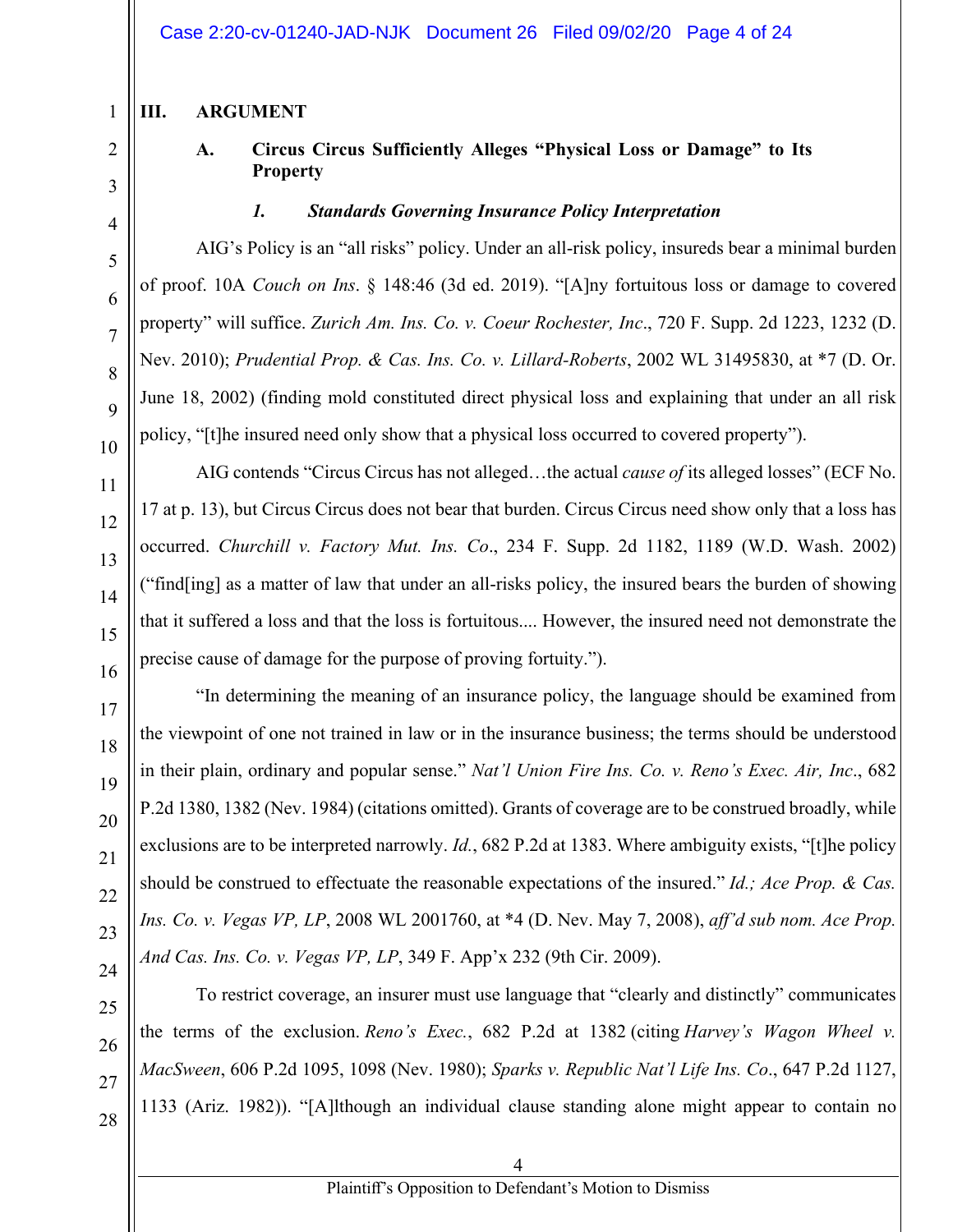### Case 2:20-cv-01240-JAD-NJK Document 26 Filed 09/02/20 Page 5 of 24

1  $\mathfrak{D}$ 3 ambiguity, the policy must be read as a whole in order to give a reasonable and harmonious meaning and effect to all its provisions." *Id.* at 1383 (citation omitted). Any ambiguity must be resolved against the insurer. *Id.* (citing *Harvey's Wagon Wheel*, 606 P.2d at 1098).

4

5

6

7

8

9

10

11

# *2. Relevant Language from the "All Risks" Policy*

The "all risks" policy AIG sold to Circus Circus covers "all risks of direct physical loss or damage to Insured Property from a Covered Cause of Loss." ECF No. 2-1 at CCPolicy 0018 (the "Policy"). The Policy defines Covered Cause of Loss as a "peril" (undefined) or "other type of loss" (also undefined). *Id.* at CCPolicy 0042. The plain meaning of "peril" is "exposure to the risk of being injured, destroyed or lost," and loss is "the act of losing possession."<sup>1</sup> The Covered Cause of Loss must result in "direct physical loss or damage to" property. "Physical" means "perceptible especially through the senses and subject to the laws of nature."<sup>2</sup>

12

13

14

15

16

17

18

# *3. Circus Circus's Complaint Plainly Alleges "Damage" to Insured Property*

COVID-19 is a "peril." It is a deadly communicable disease comparable to a wildfire.<sup>3</sup>

COVID-19 caused a "loss." Its presence on Circus Circus's property physically altered insured property and deprived Circus Circus of the safe use of that property. ECF No. 1 at  $\P$  40, 41, 43, 44, 49-55, 100, 101, 111-113, 123, 124. The physical nature of COVID-19 is undeniable.<sup>4</sup> It is visible through a microscope, breathable, and touchable. *Id.* at ¶¶ 24-26. Indeed, the two primary modes of

28 *infra,* the environmental pollution exclusion is inapplicable on its face or, at a minimum, ambiguous. Either way, AIG has not met its burden to show that the exclusion clearly bars coverage here.

<sup>19</sup> 20 <sup>1</sup> *Peril,* Merriam Webster's Dictionary, *available at* https://www.merriamwebster.com/dictionary/peril; *Loss*, Merriam Webster's Dictionary, *available at*  https://www.merriam-webster.com/dictionary/loss.

<sup>21</sup> 22 <sup>2</sup> *Physical*, Merriam Webster's Dictionary, *available at* https://www.merriamwebster.com/dictionary/physical.

<sup>23</sup> 24 25 <sup>3</sup> William P. Hanage, *It's a Wildfire, Not a Wave*, MEDSCAPE (July 7, 2020); WHO Director-General's Opening Remarks (March 16, 2020) ("You cannot fight a fire blindfolded. And we cannot stop this pandemic if we don't know who is infected."); Zeynep Tufecki, *et al.*, *The Real Reason to Wear a Mask*, THE ATLANTIC (Mar. 12, 2020) ("Think of the coronavirus pandemic as a fire ravaging our cities and towns that is spread by infected people breathing out invisible embers every time they speak, cough, or sneeze.").

<sup>26</sup> 27 <sup>4</sup> AIG argues that Circus Circus tries to avoid the Policy's environmental pollution exclusion by distinguishing between COVID-19, a communicable disease, and SARS-CoV-2, the virus that causes the disease. ECF No. 17 at p. 20-21. AIG's argument is without merit. As explained in Section III.C1.,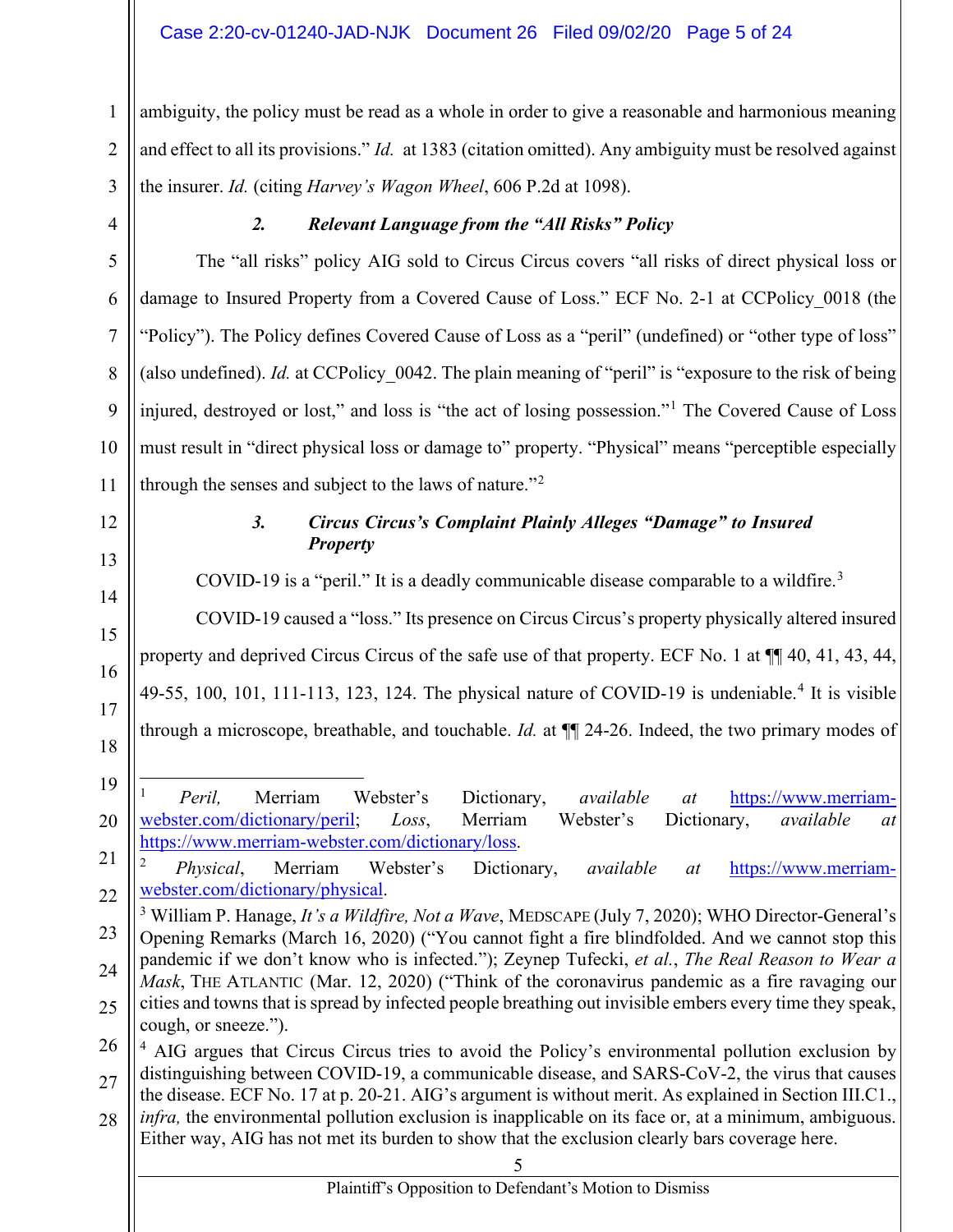COVID-19 transmission are via respiratory droplets from breathing and via surfaces infected with the virus. *Id.* at ¶¶ 24-28. COVID-19 causes "loss or damage" because it remains in the air and on surfaces for extended periods and renders property unfit and unsafe for occupancy. *Id.* at ¶¶ 26-28.

Circus Circus alleged direct physical loss or damage to its property because of the presence of COVID-19 on its property. *Id.* at ¶¶ 40, 41, 43, 44, 49-55, 100, 101, 111-113, 123, 124. COVID-19 infected surfaces and air on Circus Circus's property by making them dangerous and potentially lethal. *Id.* at ¶¶ 26-28. *Compare Great N. Ins. Co. v. Benjamin Franklin Fed. Sav. & Loan Ass'n*, 793 F. Supp. 259, 263 (D. Or. 1990) (finding no physical loss from asbestos where asbestos was encapsulated and thus not present on surfaces or in the air).

But AIG would have this Court believe that Circus Circus based its complaint only on government orders. ECF No. 17 at p. 9. This is not true. In fact, not only did Circus Circus clearly plead that COVID-19 caused or contributed to the interruption of its business (*see, e.g.,* ECF No. 1 at ¶ 40), it also plainly alleged the mechanism by which COVID-19 causes a physical alteration to insured property:

| 15 | "According to a study documented in The New England Journal of Medicine, COVID-19                                                                                                      |  |  |  |
|----|----------------------------------------------------------------------------------------------------------------------------------------------------------------------------------------|--|--|--|
| 16 | was detectable in aerosols for up to three hours, up to four hours on copper, up to 24 hours<br>on cardboard, and up to three days on plastics and stainless steel." ECF No. 1 at 126. |  |  |  |
| 17 | "The physical loss and damage caused by COVID-19 and the threat of further physical loss                                                                                               |  |  |  |
| 18 | or damage caused by COVID-19 has had a devastating effect on Circus Circus's business."<br>ECF No. 1 at $\P$ 36.                                                                       |  |  |  |
| 19 |                                                                                                                                                                                        |  |  |  |
| 20 | "Persons infected with COVID-19 were present at Circus Circus prior to March 18, 2020."<br>ECF No. 1 at $\P$ 41.                                                                       |  |  |  |
| 21 | "In fact, during the period of January 1, 2020, to March 18, 2020, Circus Circus employees                                                                                             |  |  |  |
| 22 | recorded more than 1,600 sick days. During that same period, Circus Circus had more than<br>337,000 registered guests from all over the world." ECF No. 1 at ¶42.                      |  |  |  |
| 23 |                                                                                                                                                                                        |  |  |  |
| 24 | "COVID-19, a highly contagious disease for which there is no known vaccine, is a peril<br>not excluded under the Policy." ECF No. 1 at $\P$ 49.                                        |  |  |  |
| 25 | "Circus Circus has also experienced direct 'physical damage' to its property because of                                                                                                |  |  |  |
| 26 | COVID-19. COVID-19 causes physical damage to property because it contaminates<br>objects and surfaces as described above." ECF No. 1 at 154.                                           |  |  |  |
| 27 |                                                                                                                                                                                        |  |  |  |
|    | "Circus Circus, therefore, experienced direct 'physical damage' to its property from a                                                                                                 |  |  |  |
| 28 | Covered Cause of Loss " ECF No. 1 at ¶ 55.                                                                                                                                             |  |  |  |
|    |                                                                                                                                                                                        |  |  |  |
|    | Plaintiff's Opposition to Defendant's Motion to Dismiss                                                                                                                                |  |  |  |
|    |                                                                                                                                                                                        |  |  |  |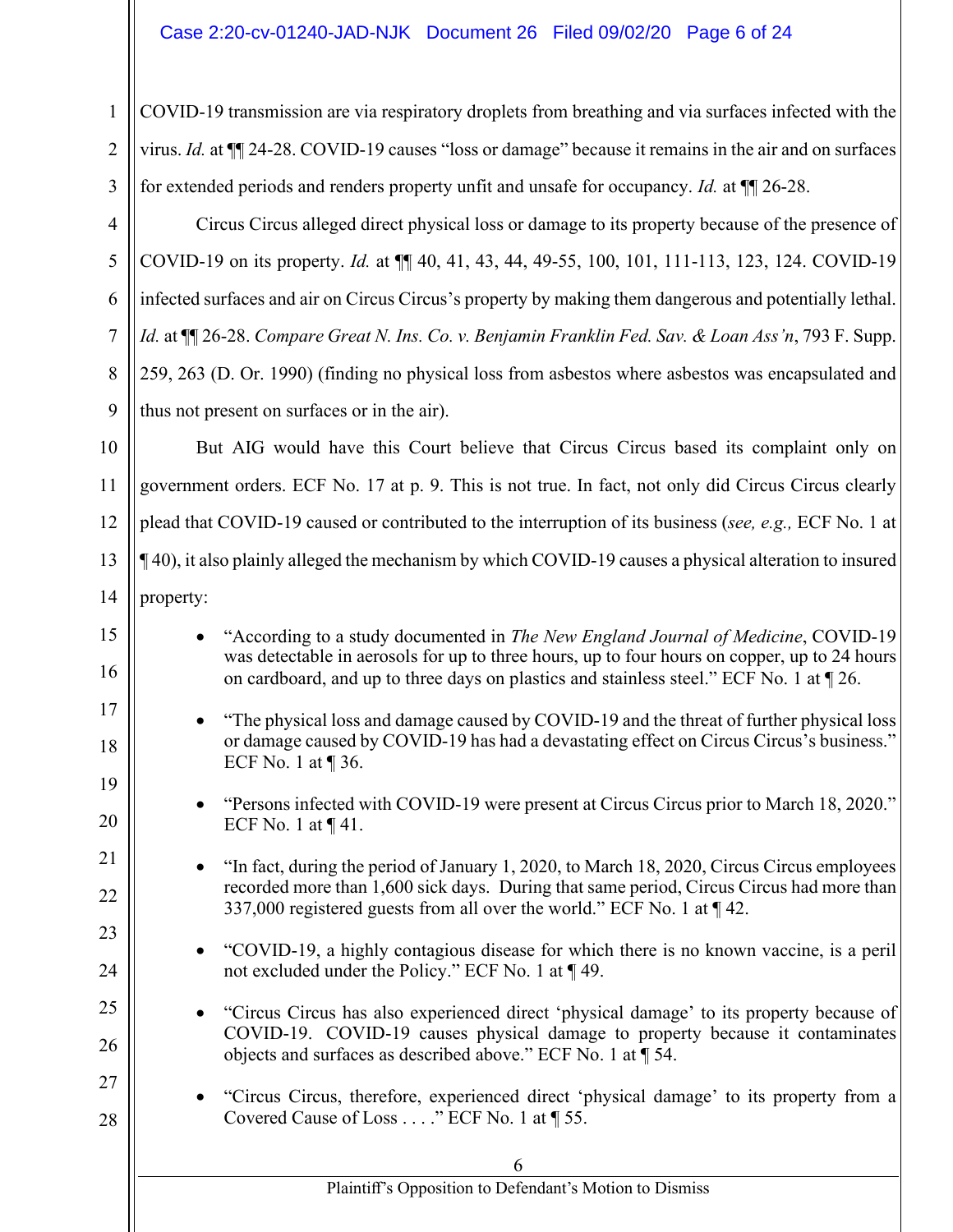#### Case 2:20-cv-01240-JAD-NJK Document 26 Filed 09/02/20 Page 7 of 24

Why does AIG completely ignore these allegations in its recitation of facts? Because AIG wants to advance the false narrative that "Circus Circus has not alleged any specific non-conclusory facts to support that it suffered 'direct physical loss or damage to' property…. Rather, Circus Circus alleges that its losses were caused by general prophylactic government orders…." ECF No. 17 at p. 2. AIG wants this court to follow the line of reasoning in *Gavrilides*, *Rose's 1,* and *Diesel*: that failing to allege COVID-19 on-site, and relying exclusively on governmental orders, is fatal to a claim. Setting aside whether or not that reasoning is even correct as a matter of law, Circus Circus has clearly alleged the presence of COVID-19 on its property and is not relying exclusively on government orders to establish physical loss or damage. As such, *Gavrilides et al*. are entirely inapposite.<sup>5</sup>

Indeed, the allegation of the presence of COVID-19 on and in its insured property easily distinguishes Circus Circus's claim from the decisions cited by AIG. The complaints in each of those cases confirms this fundamental distinction, since those insureds did *not* allege the presence of COVID-19 on their property. *See* Exhibit A, Complaint, *Gavrilides Management Company LLC, et al<sup>6</sup> .;* Exhibit B, Complaint, *Rose's 1, LLC, et al.;* Exhibit C, Second Amended Complaint, *Diesel Barbershop, LLC, et al.*; Exhibit D, First Amended Complaint, *10E, LLC.*

In fact, as the decisions in *Gavrilides, Roses 1*, and *Diesel* state or imply, if the policyholders in those cases *had* made such an allegation, the outcome would have been different.<sup>7</sup> *See, e.g.*, *Gavrilides Mgmt. Co. v. Michigan Ins. Co.,* No. 20-258-CB (Mich. Cir. Ct.) (ECF No. 18-4, July 1, 2020 transcript) ("The complaint alleges a loss of business due to the executive orders shutting down the restaurants for dining… But, the complaint also states that at no time has COVID-19 entered the [restaurants] through any employee or customer, and in fact, states that it has never been present at either [restaurant] location. So, there simply are no allegations of direct physical loss of or damage to

<sup>25</sup> 26  $<sup>5</sup>$  The other two cases that AIG cites at ECF No. 17 at p. 2 are equally impertinent. The two-page</sup> decision in *The Inns by the Sea v. California Mut. Ins. Co.,* No. 20cv001274 (Cal. Sup. Ct. Aug. 6, 2020) provides no reasoning. *See* ECF No. 20-6. *Social Life Magazine, Inc. v. Sentinel Ins. Co.,* No. 1:20-cv-03311-VEC (S.D.N.Y.) was decided in the context of a preliminary injunction where the insurer was seeking an order requiring payment of its insurance claim at the very outset of the case which is a markedly higher standard than 12(b)(6).

<sup>27</sup> 28 <sup>6</sup> In fact, the Complaint in *Gavrilides* affirmatively pleads the *absence* of virus on its property. Exhibit A at ¶¶ 36, 37, 48, 49, Exh. pp. 4-6.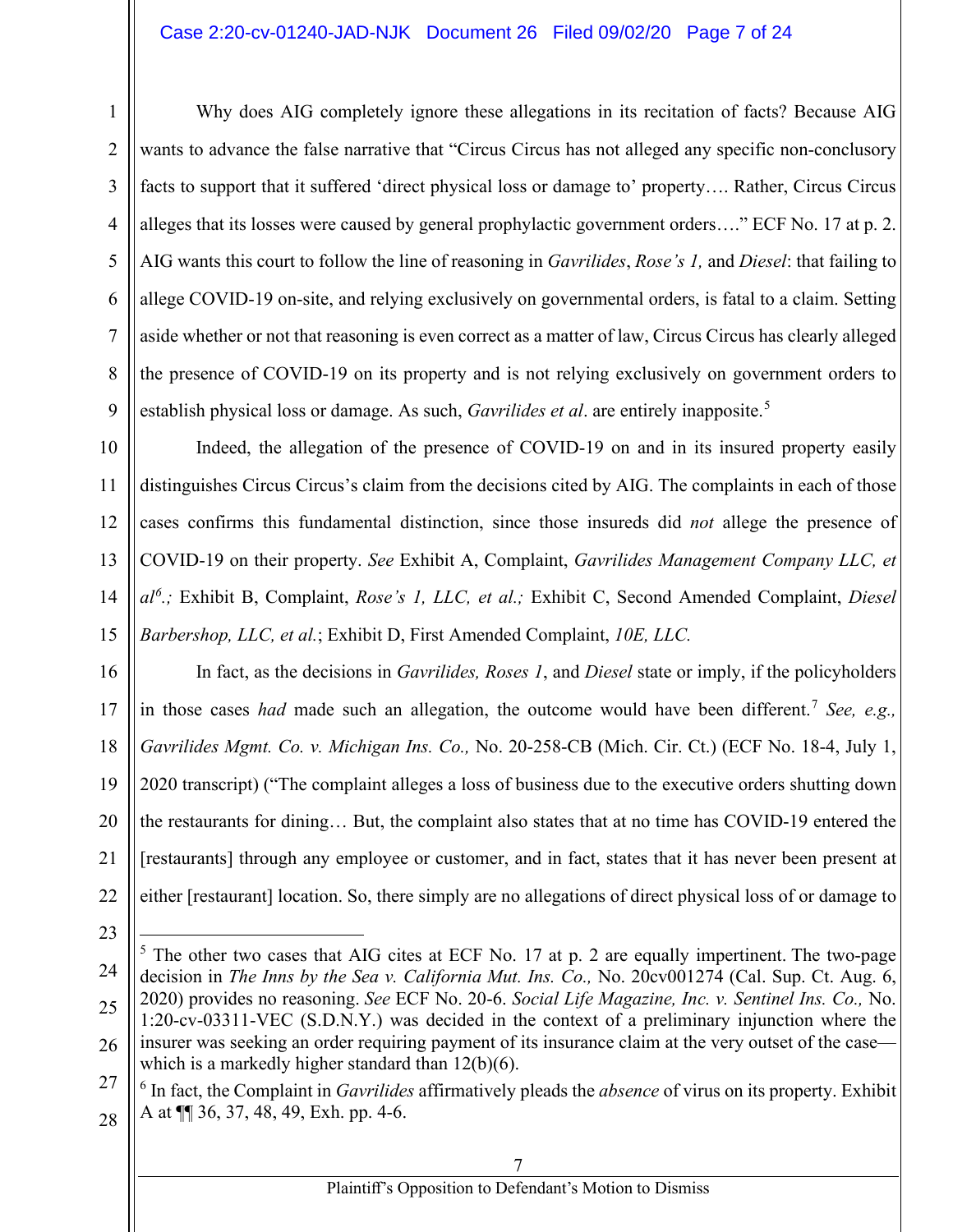#### Case 2:20-cv-01240-JAD-NJK Document 26 Filed 09/02/20 Page 8 of 24

1  $\overline{2}$ 3 4 5 6 either property."); *Rose's 1, LLC v. Erie Ins. Exchange*, No. 2020 CA 002424 B (D.C. Sup. Ct. Aug. 6, 2020) ("Plaintiffs argue that their losses were 'physical'… But Plaintiffs offer no evidence [on motions for summary judgment] that COVID-19 was actually present on their insured properties at the time they were forced to close."); *Diesel Barbershop, LLC v. State Farm Lloyds*, No. 5:20-cv-461- DAE (W.D. Tex. Aug. 13, 2020) ("Plaintiffs also assert that…COVID-19 was not present at the properties.").

7 8 9 10 11 12 In the most recent COVID-19 decision, *10E, LLC v. Travelers Indem. Co. of Conn.*, No. 2:20 cv-04418-SVW-AS (C.D. Cal. Aug. 28, 2020), decided after AIG filed its brief here, in finding that the plaintiff likewise failed to allege the presence of COVID-19, a California federal court explicitly acknowledged that COVID-19 may cause physical alteration to property. The court went on to grant the insurer's motion with leave to amend, since the plaintiff presented no allegations from which the court could infer a physical alteration to insured property:

> Plaintiff's [First Amended Complaint] appears to suggest that Plaintiff's business hardships resulted from the physical action of the novel coronavirus itself, which "infects and stays on surfaces of objects or materials…for up to twenty-eight days." However, Plaintiff does not allege that the virus "infect[ed]" or "stay[ed] on surfaces of" its insured property. Whatever physical alteration the virus may cause to property in general, nothing in the [First Amended Complaint] plausibly supports an inference that the virus physically altered Plaintiff's property.

(Exhibit E). 8

13

14

15

16

17

18

19

20

21

22

23

24

25

26

Unlike the insureds in *Gavrilides, Roses 1, Diesel,* and *10E*, Circus Circus has explicitly alleged COVID-19 was present on its property and caused physical alteration of the property. ECF No*.* at ¶¶ 40, 41, 43, 44, 49-55, 100, 101, 111-113, 123, 124. *Gavrilides, Roses 1, Diesel,* and *10E,* therefore, are readily distinguishable and have no bearing on Circus Circus's claim. Moreover the reasoning employed by Judge Ezra in *Diesel,* Judge Wilson in *10E,* and the courts in *Gavrilides* and *Roses 1* actually belies AIG's argument under the facts alleged here and demonstrates why Circus Circus has pled a proper and, at a minimum, plausible claim based on direct physical loss or damage to its insured property.

27 28

<sup>8</sup> *10E* was decided after AIG filed its Motion, but we anticipate AIG's reliance on this case, too.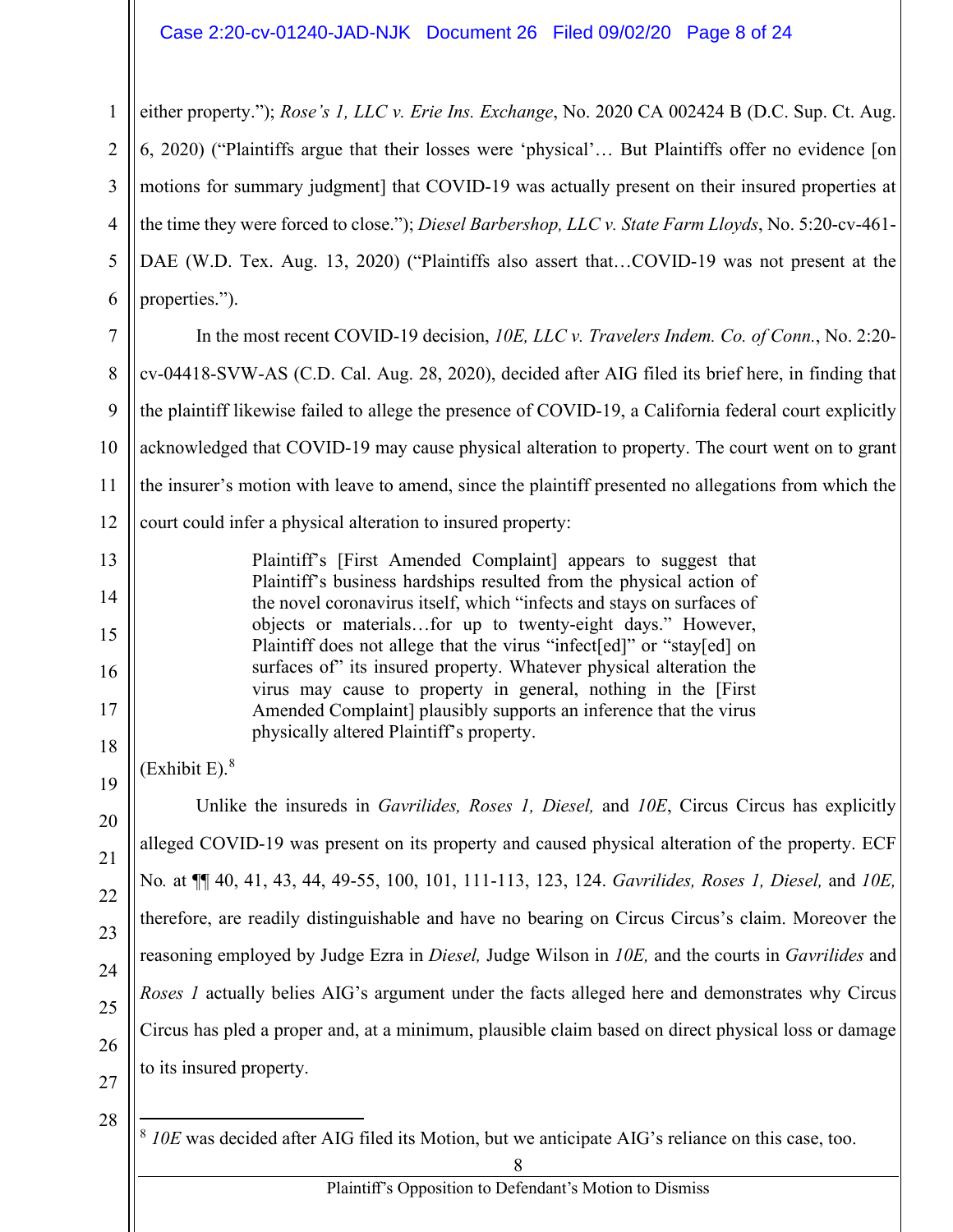#### Case 2:20-cv-01240-JAD-NJK Document 26 Filed 09/02/20 Page 9 of 24

On the other hand, Judge Bough's well-reasoned decision in *Studio 417, Inc. v. The Cincinnati Ins. Co.*, the other out-of-state decision discussed by AIG, supports Circus Circus's claim even further.<sup>9</sup> Under facts similar to those here, the Missouri federal court denied the insurer's  $12(b)(6)$ motion based on allegations that "COVID-19 'is a physical substance,' that it 'live[s] on' and is 'active on inert physical surfaces,' and is also 'emitted into the air.'" No. cv-03127-SRB (W.D. Mo. Aug. 12, 2020). The court found that the allegations plausibly supported the insureds' claim for "'direct physical loss' based on 'the plain and ordinary meaning of the phrase.'" *Id.* Circus Circus makes *the same* allegations here that COVID-19 is present and has been present on surfaces and in the air at its property. ECF No. 1 at ¶¶ 40, 41.

17 18 19 Unable to distinguish *Studio 417* on the facts, AIG contends simply that Judge Bough was wrong*.* ECF No. 17 at pp. 3, 18. But AIG's assertion ignores the long line of well-reasoned decisions the court considered in concluding "that even absent a physical alteration, a physical loss may occur when the property is uninhabitable or unusable for its intended purpose," *Studio 417* (collecting cases). In fact, the very existence of the federal court's decision in *Studio 417* demonstrates that AIG cannot, as it must in order to prevail, show that its interpretation of the policy language is the only reasonable one. Where there are two or more reasonable interpretations of the terms as drafted, an insurance policy is deemed ambiguous, and ambiguities must be interpreted against the drafter. *Century Sur. Co. v. Casino W., Inc*., 329 P.3d 614, 616 (Nev. 2014); *Restatement of the Law, Liability Insurance* § 4 ("Ambiguous Terms"), cmt. a ("An ambiguous policy term is a term that has at least two

<sup>20</sup>

<sup>21</sup> 22 23 24 25 26 27 28 <sup>9</sup> AIG claims that the insureds in *Studio 417* alleged that COVID-19 "caused them to cease or suspend operations," but that Circus Circus did not make this same allegation. ECF No. 17 at p. 18. This also is not true. Circus Circus repeatedly made this allegation almost verbatim. ECF No. 1 at ¶ 36 ("The physical loss and damage caused by COVID-19 and the threat of further physical loss or damage caused by COVID-19 has had a devastating effect on Circus Circus's business."); at ¶ 40 ("As a direct result of COVID-19 and these Orders, Circus Circus closed its doors at 12:01 AM on March 18, 2020."); at ¶ 112 ("Circus Circus has sustained and will continue to sustain loss of income and extra expenses due to the necessary interruption of its business operations as a direct result of COVID-19 at its property…"). In fact, the insureds in *Studio 417* only allege the *likelihood* of COVID-19 on their property. Circus Circus alleged the *actual* presence of COVID-19 on its property. However, based on the lack of commercial surface and aerosol testing, shortages of test kits for humans, and the nature of a pandemic (*i.e*., the World Health Organization's determination that the virus is present at dangerous levels everywhere), as a matter of public interest and public health, actual test results cannot be an insured's sole means of proving the presence of COVID-19 on insured property.

<sup>9</sup>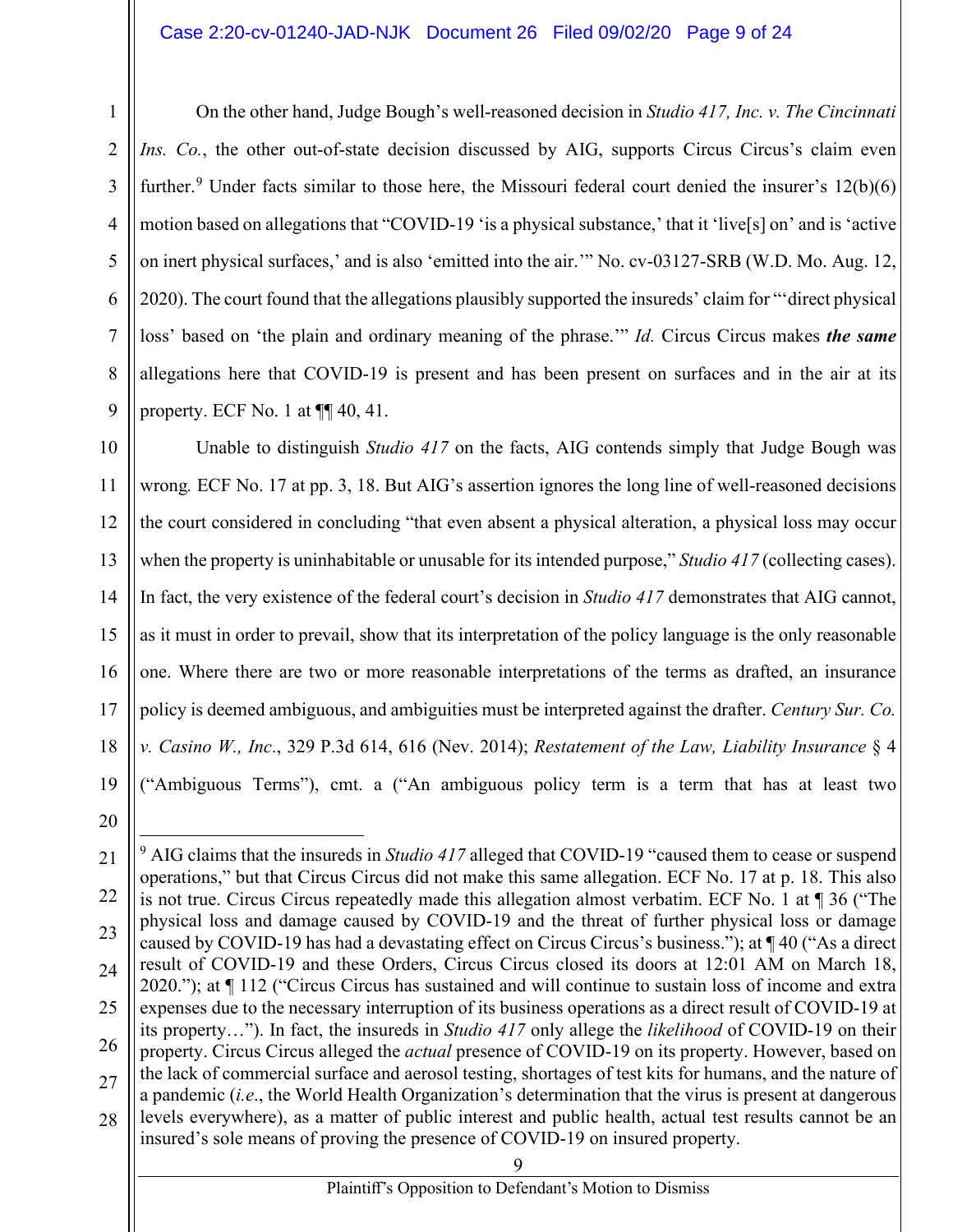#### Case 2:20-cv-01240-JAD-NJK Document 26 Filed 09/02/20 Page 10 of 24

1 2 interpretations to which the language of the term is reasonably susceptible when applied to the facts of the case.").

Circus Circus alleged a plausible claim for coverage under a reasonable interpretation of the policy. To the extent an ambiguity nonetheless remains, that ambiguity must be resolved in Circus Circus's favor and against AIG. *Powell v. Liberty Mut. Fire Ins. Co*., 252 P.3d 668, 672 (Nev. 2011).

6 7

3

4

5

8

### *4. Analogous Cases Concerning Physical Alteration of Air and Surfaces Further Support Circus Circus's Well-Pled Complaint*

#### **a) Courts in This Circuit and Elsewhere Have Found Unseen Substances Cause Physical Loss or Damage**

9 10 11 12 13 14 15 16 17 18 19 Although courts are beginning to issue COVID-19 insurance-coverage decisions, no decision to date is binding legal precedent on whether the presence of COVID-19 (or the SARS-CoV-2 virus) causes "physical loss" or "damage" to property. However, courts have found physical loss and damage in analogous situations. For example, courts in this Circuit have held that unseen forces such as bacteria and odors can cause physical loss or damage to property in the context of a property insurance policy. *See, e.g., Cooper v. Travelers Indem. Co. of Ill*., 2002 WL 32775680 (N.D. Cal. 2002) (bacteria in water well that caused closure of tavern was direct physical damage to the property at the insured's premises); *Farmers Ins. Co. v. Trutanich*, 123 Or. App. 6 (1993) ("pervasive odor" from illegal methamphetamine operation constituted a direct physical loss sufficient to trigger coverage). Just because COVID-19 is not visible to the naked eye does not mean that it is incapable of causing physical loss or damage to property.

20 21 22 23 24 25 26 27 28 Moreover, although Circus Circus clearly has experienced a physical loss, at least one court in this Circuit has found that "physical loss or damage" does not require *structural* damage. *See, e.g., Oregon Shakespeare Festival Ass'n v. Great Am. Ins. Co*., 2016 WL 3267247, at \*9 (D. Ore. June 7, 2016) (business entitled to business-interruption coverage when it had to cancel performances at a theater due to smoke from wildfires because "[t]he smoke that infiltrated the theatre caused direct property loss or damage by causing the property to be uninhabitable and unusable for its intended purpose."). Courts in other circuits have reached similar conclusions. *See Gregory Packaging, Inc. v. Travelers Prop. Cas. Co*., 2014 WL 6675934, at \*5 (D.N.J. Nov. 25, 2014) ("property can sustain physical loss or damage without experiencing structural alteration"); *W. Fire Ins. Co. v. First*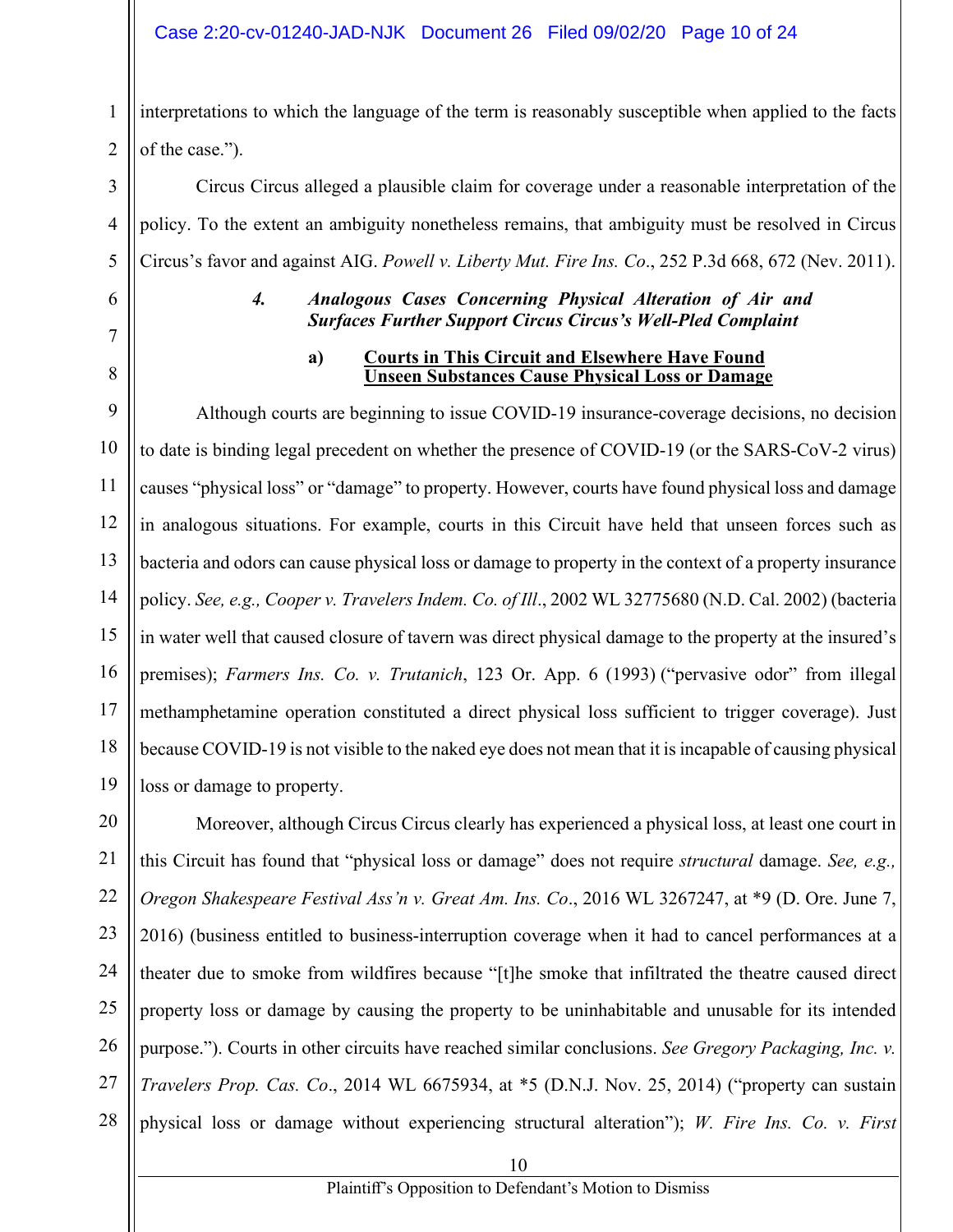1 2 3 4 5 6 7 8 9 10 11 12 13 *Presbyterian Church.*, 437 P.2d 52, 55 (Colo. 1968) (concluding plaintiff suffered direct physical loss to insured building when gasoline infiltrated soil, rendering use of building dangerous); *Pepsico, Inc. v. Winterthur Int'l Am. Ins. Co*., 806 N.Y.S.2d 709, 711 (App. Div. 2005) (rejecting argument that "demonstrable alteration" was required, holding instead that coverage is triggered when the "function and value [of the property] have been seriously impaired"); *Sentinel Mgmt. Co. v. N.H. Ins. Co*., 563 N.W.2d 296, 300 (Minn. Ct. App. 1997) (finding coverage for asbestos contamination that did not result in tangible injury to the physical structure of a building, holding that "a building's function may be seriously impaired or destroyed and the property rendered useless by the presence of contaminants."). These and other courts have reached this conclusion because, among other reasons, the terms "loss" and "damage" must have distinct meanings; otherwise, one of the words would be superfluous. *Nautilus Grp., Inc. v. Allianz Global Risks US*, No. C11-5281BHS, 2012 WL 760940, at \*7 (W.D. Wash. Mar. 8, 2012) ("if 'physical loss' was interpreted to mean 'damage,' then one or the other would be superfluous.").

14

15

16

17

18

19

20

21

22

23

24

25

26

#### **b) Courts and Other Authorities Agree That Physical Loss or Damage Need Not Be Permanent**

Unable to show that Circus Circus has not pled a plausible claim for coverage, AIG points to case law where the alleged loss was short-lived, arguing that such deposits "are not direct physical loss or damage" because any damage is only "temporary" and can be "wiped away." ECF No. 17 at pp. 12-13. AIG's glib attempt to minimize a disease that has killed almost 200,000 Americans is appalling. And it is totally undermined by the same authoritative treatise that AIG relies on at page 11 of its Motion. In the paragraph immediately following the passage AIG quotes in its brief, the treatise explains:

> The opposite result has been reached, allowing coverage based on physical damage *despite the lack of physical alteration of the property…*

10A Couch on Ins. § 148:46 (3d ed. 2019) (emphasis added); see also *Schlamm Stone & Dolan*, 800 N.Y.S.2d 356, at \*5 (2005) ("the presence of noxious particles, both in the air and on surfaces in plaintiff's premises, would constitute property damage.").

27 28

AIG cites to *Meridian Textiles, Inc. v. Indem. Ins. Co. of N. Am*. in an attempt to overcome this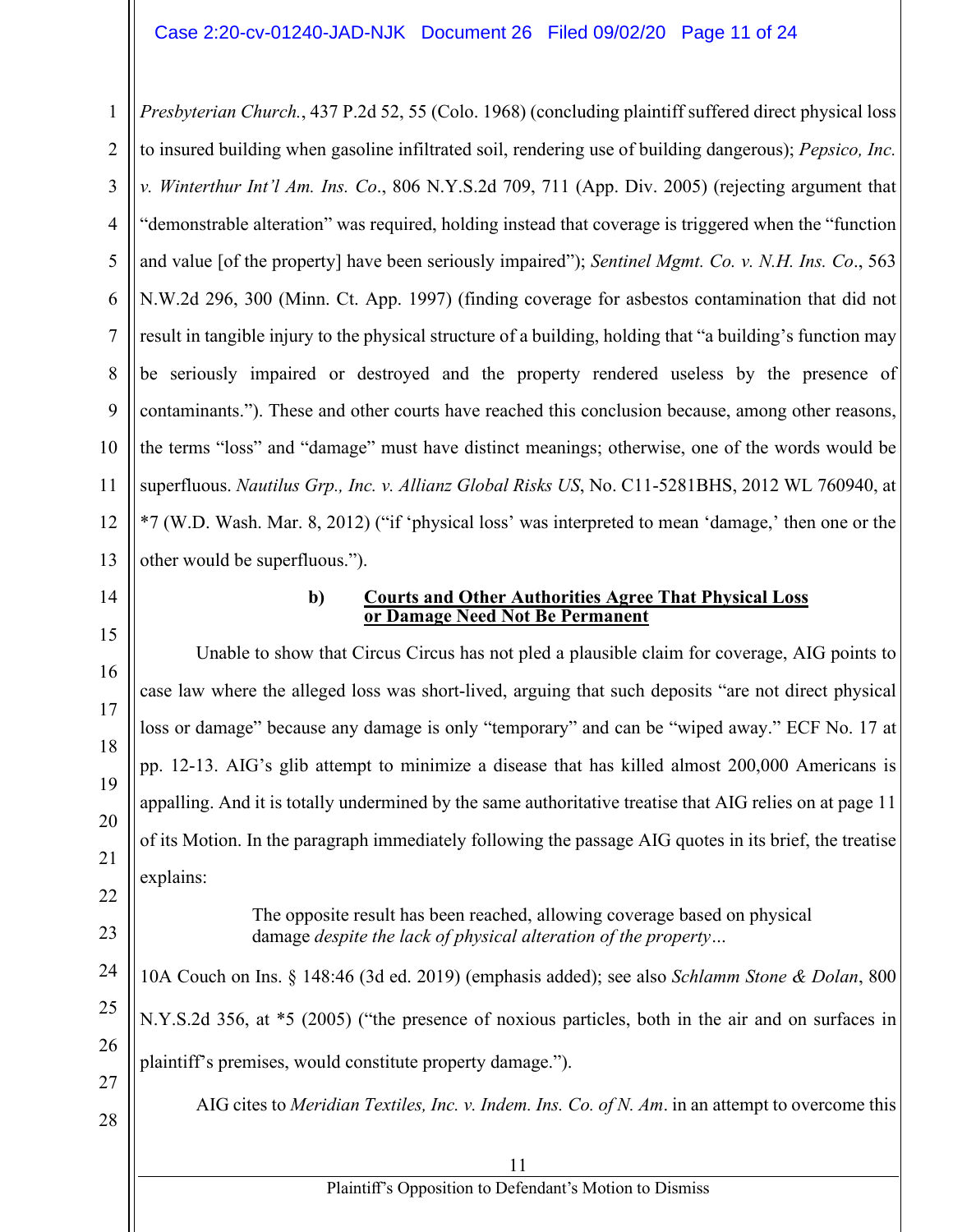1  $\mathfrak{D}$ 3 4 5 6 7 8 9 10 11 fundamental tenet, but dicta there actually further makes Circus Circus's case. No. CV 06-4766 CAS, 2008 WL 3009889, \*6 (C.D. Cal. Mar. 20, 2008). The court there concluded that the insured failed to show any "tangible" or "detectable" change to the insured yarn, but articulated the type of situation that would have supported the plaintiff's claim – a situation that closely mirrors the facts here. The court explained: "if an article of retail clothing has an odor strong enough that it must be washed to remove it, (and the garment therefore cannot be sold as new) it has sustained physical damage and would be covered under an 'all-risk' property insurance policy." *Id.* at \*5. Like the odor in *Meridian Textiles,* COVID-19 requires remediation. <sup>10</sup> What is more, COVID-19 renders the entire infected property unsafe and unfit for use until it is remediated. In light of its illustrative hypothetical, the *Meridian Textiles* court would likely find the fact situation here constitutes physical loss or damage under the Policy.

12 13 14 15 *Meridian Textiles* and each of the other cases AIG cites for this false proposition are readily distinguishable because (1) the insureds' decisions to evacuate the insured property were voluntary;<sup>11</sup> and (2) the alleged cause of loss was not dangerous.<sup>12</sup> *Compare Oregon Shakespeare Festival*, 2016 WL 3267247, at  $*6$  (insured's time spent cleaning interior of a building, changing air filters, and

<sup>17</sup> 18 19 <sup>10</sup> AIG suggests that COVID-19 "simply rests on surfaces  $\dots$  where it can simply be wiped away." ECF No. 17 at p. 13. However, as the court in *Meridian Textile* explained, the fact that a deleterious substance can be remediated does not diminish the fact that the substance causes physical damage sufficient to trigger coverage under an "all risk" insurance policy.

<sup>20</sup> 21 22 23 24 25 26 27 28 <sup>11</sup> *Universal Image Productions, Inc. v. Federal Ins. Co.*, 475 F. App'x 569, 574-75 (6<sup>th</sup> Cir. 2012) ("Universal has not put forth any evidence indicating that such temporary conditions rendered the building 'uninhabitable' or substantially 'unusable.'"); *Mastellone v. Lightning Rod Mut. Ins. Co.*, 884 N.E.2d 1130, 1134 (January 31, 2008,8th Dist. Cuyahoga County 2008) ("Although [an expert] concluded that mold levels were not at dangerous levels, the Mastellones chose to vacate the house, citing health concerns for one of their children."); *Mama Jo's, Inc. v. Sparta Ins. Co.*, 2018 WL 3412974, at \*9 (S.D. Fla. June 11, 2018) ("Here, the restaurant was not 'uninhabitable' or 'unusable.' In fact, the restaurant remained open every day, customers were always able to access the restaurant, and there is no evidence that dust had an impact on the operation other than requiring daily cleaning."). <sup>12</sup> *Universal Image*, 475 Fed. App'x at 574 ("there is no evidence in the record indicating that Universal was unable to remain in the Evergreen building during remediation."); *Mastellone*, 884 N.E.2d at 1134 (The expert hired by the insurer "concluded that mold levels were not at dangerous levels." An expert hired by the insured "likewise concluded that the mold present both inside and outside the house was not at dangerous levels."); *Mama Jo's*, 2018 WL 3412974, at \*8 (the restaurant was infiltrated by ordinary "dust and construction debris from the roadwork adjacent to the restaurant").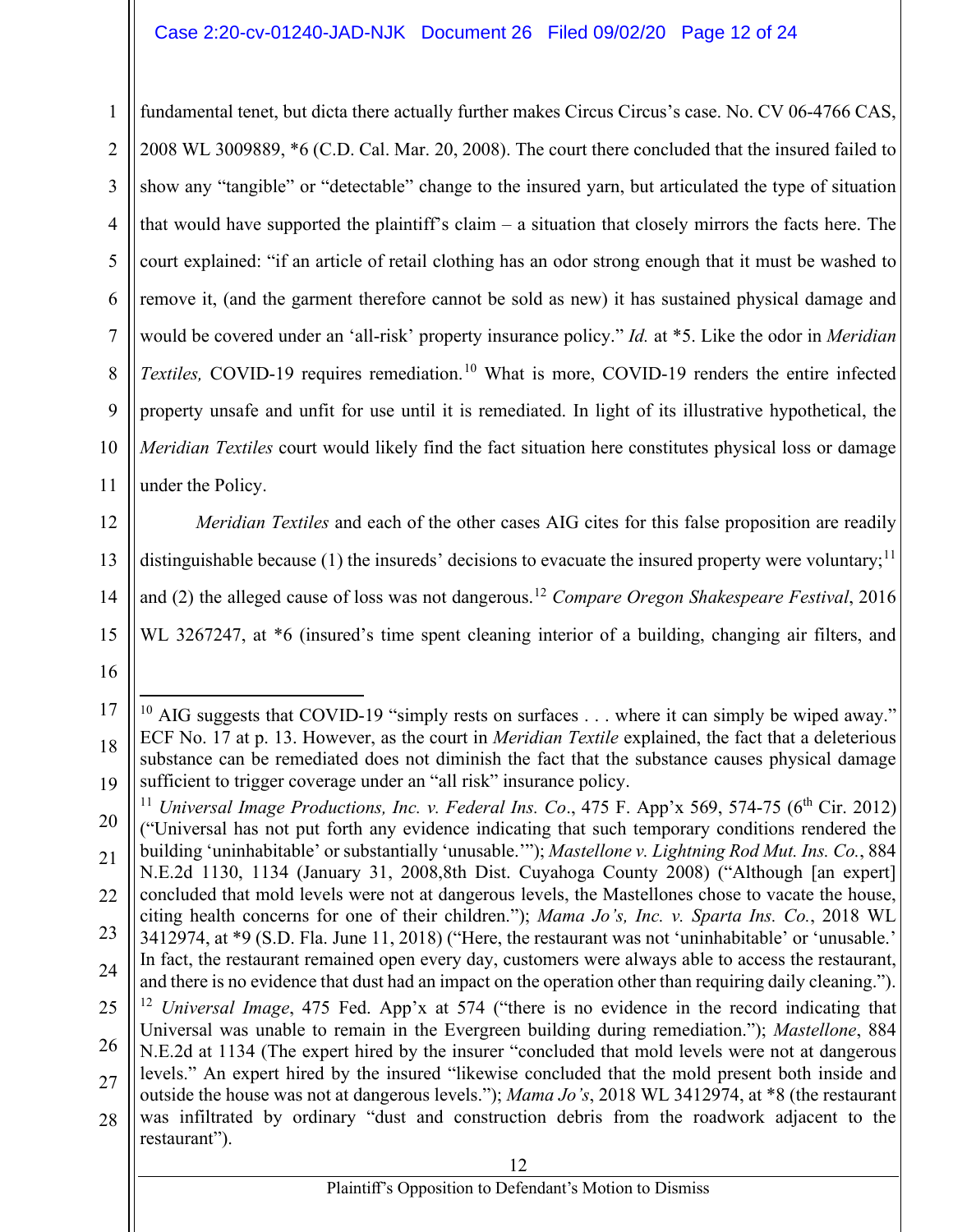waiting for smoke to dissipate, during which time the insured was forced to suspend operations, was included in the period of restoration despite insurer's argument that this period of time cannot be considered "restoration" because no structural repairs were necessary).

Unlike the causes of loss at issue in the distinguishable cases AIG relies upon, COVID-19 is a potentially lethal disease, and regular cleaning cannot remedy the condition or restore the property to its pre-loss status as long as the disease continues to infiltrate the globe in pandemic proportions. In any event, *how* Circus Circus will restore its property to its pre-loss condition is a question of fact and not an issue that can be resolved on a motion under Rule 12(b)(6).

9 10

11

12

13

14

15

16

17

18

19

20

21

22

23

24

1

 $\mathfrak{D}$ 

3

4

5

6

7

8

#### **c) Other Authority Relied on by AIG Supports Coverage Where the Property Is Rendered Unfit for Future Use**

Contrary to AIG's argument, the California appellate decision in *MRI Healthcare Center of Glendale, Inc. v. State Farm Gen. Ins. Co.,* 187 Cal. App. 4th 766 (2010) underscores Circus Circus's position that its inability to use its insured property because of the presence of COVID-19 constitutes direct physical loss or damage to property.

*MRI* explained that direct physical loss "contemplates an actual change in insured property then in a satisfactory state, occasioned by accident or other fortuitous event directly upon the property *causing it to become unsatisfactory for future use or requiring that repairs be made* to make it so." *Id.*  at 779 (emphasis added) (citing *AFLAC Inc. v. Chubb & Sons, Inc*. 581 S.E.2d 317, 319 (Ga. App. 2003)). The decision stands for the proposition, therefore, that loss of future use of insured property amounts to direct physical loss *even without* physical alteration that requires repairs.<sup>13</sup> Thus, even if Circus Circus was not required to remediate its property, *MRI* still would support a finding that Circus Circus suffered direct physical loss. *See also Murray v. State Farm Fire & Cas. Co.*, 509 S.E.2d 1, 17 (W. Va. 1998) (finding direct physical loss could include the imminent threat of rocks falling on a house that had not yet sustained any actual damage).

In fact, the court in *Gregory Packaging*, discussed in § III.A.4.a., *supra,* applied Georgia law

<sup>27</sup> 28 <sup>13</sup> For this reason, *MRI* also undermines AIG's contention that the Policy's so-called "loss of use" exclusion somehow applies here. *See* § III.C.2., *infra*. *MRI*'s holding that direct physical loss may exist from either loss requiring repairs *or* loss rendering the property "unsatisfactory for future use" refutes AIG's argument.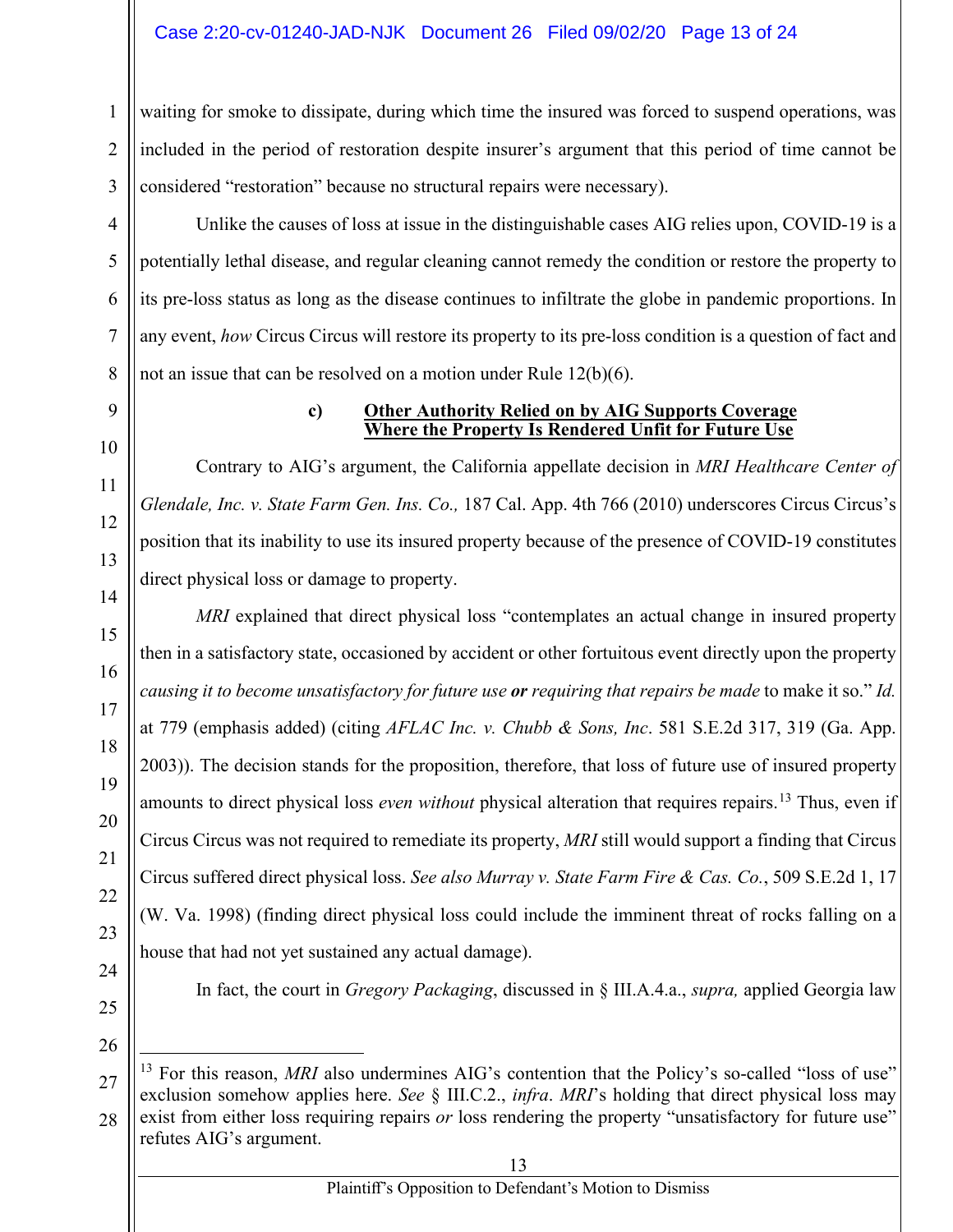# Case 2:20-cv-01240-JAD-NJK Document 26 Filed 09/02/20 Page 14 of 24

and the *AFLAC* decision relied upon in *MRI*, specifically, to find that an ammonia discharge in a plant "produced an actual change in the content of the air in [the insured's] facility. Before the ammonia discharge, the facility was in a satisfactory state for human occupancy…, but after the ammonia discharge its state was unsatisfactory and required remediation." *Gregory Packaging, Inc. v. Travelers Prop. Cas. Co*., 2014 WL 6675934 (D.N.J. Nov. 25, 2014). Just as in *MRI* and *Gregory Packaging,* COVID-19 transformed Circus Circus's property to an unsatisfactory state that required restoration to return it to its pre-loss condition. Thus, Circus Circus alleged a covered physical loss.<sup>14</sup>

If nothing else, the unsettled status of Nevada law on the interpretation of "physical loss or damage to property," combined with persuasive authority on point and in analogous cases, shows that Circus Circus has, at a minimum, pled allegations that "contain sufficient factual matter, accepted as true, to 'state a claim to relief that is plausible on its face.'" *Iqbal,* 556 U.S. at 678.

# *5. The Various Federal, State and Local Orders Independently Trigger Coverage*

Entirely separate from its well-pled allegations discussed above, Circus Circus also alleges a claim that is plausible on its face based on the direct physical loss to insured property as a result of the various government orders. ECF No. 1 at  $\P$  29-44. This independent claim is made under the Policy's "physical loss trigger," which is distinct from the Policy's "damage" trigger. "Physical loss" and "damage" mean different things; otherwise, one would render the other superfluous. *Nautilus Grp.*, 2012 WL 760940, at \*7. "The fact that they are both included in the grant of coverage evidences an understanding that physical loss means something other than damage." *Id.*

Thus, in addition to triggering coverage based on its well-pled allegations of damage (*i.e*., the physical alteration of its property caused by COVID-19), Circus Circus also has pled allegations sufficient to trigger coverage based on the direct physical loss of its property.

This separate coverage basis is plausible on its face because Circus Circus has expressly pled that it suffered "direct physical loss" due to government orders requiring that it close its doors because of COVID-19. ECF No. 1 at ¶¶ 37, 28, 54. During "emergencies or disasters of unprecedented size

<sup>&</sup>lt;sup>14</sup> MRI also failed to find covered direct physical loss for other reasons not pertinent to Circus Circus's claim. *MRI*, 187 Cal. App. 4<sup>th</sup> at 780.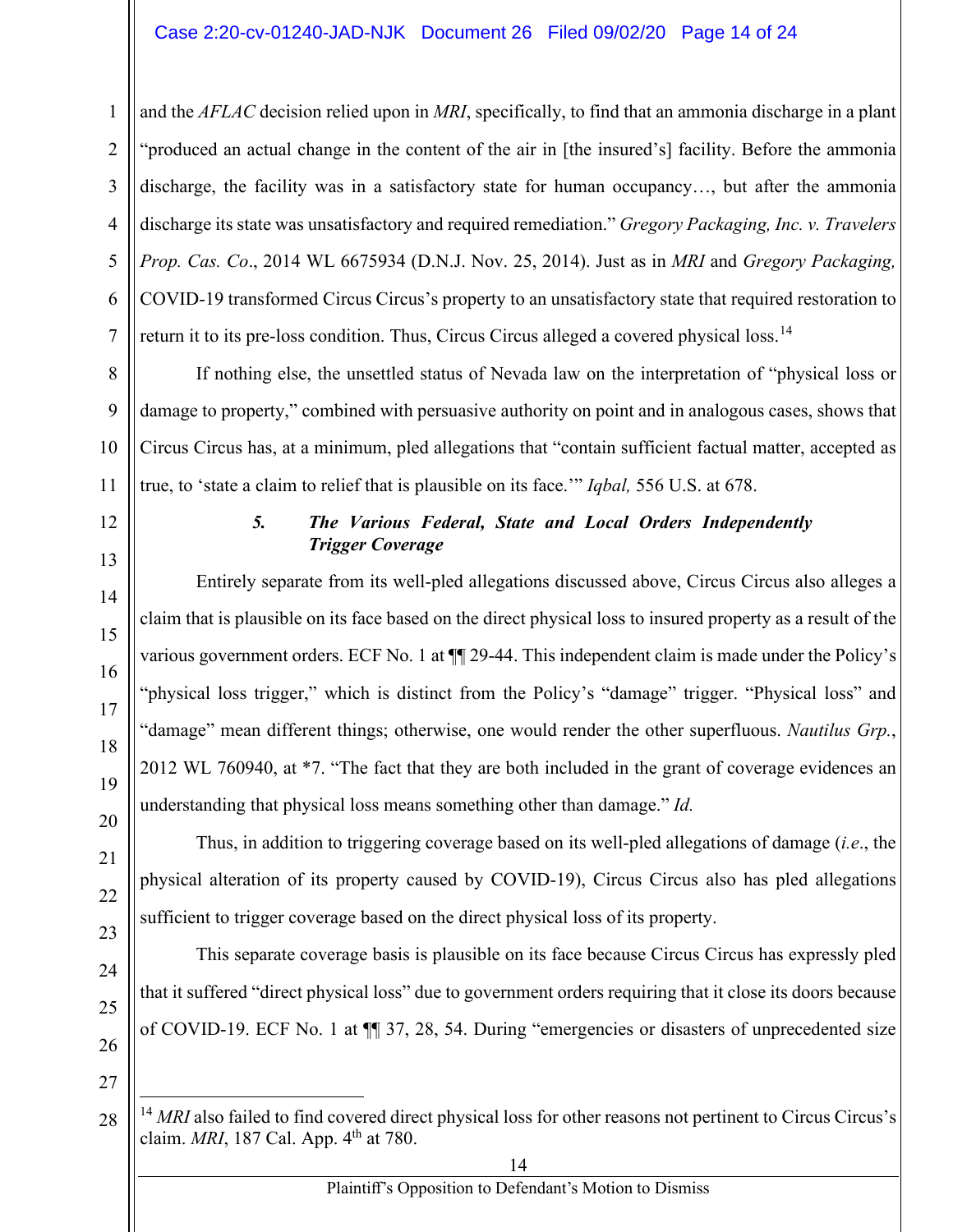#### Case 2:20-cv-01240-JAD-NJK Document 26 Filed 09/02/20 Page 15 of 24

and destructiveness resulting…from a fire, flood, earthquake, storm or other natural causes" and to "protect the public welfare, and to preserve the lives and property of the people of the State," the Governor is authorized to declare a state of emergency. NRS 414.020. COVID-19, an emergency or disaster from a "natural cause," caused the Governor to declare a state of emergency and to restrict Circus Circus's operations based upon "the ability of the novel coronavirus that causes COVID-19 to survive on surfaces for indeterminate periods of time renders some property unusable and contributes to contamination, damage, and property loss." ECF No. 2-5. Because of the Governor's orders, Circus Circus lost the use and functional utility of its property.

As explained in § III.A.4.a., *supra*, better-reasoned decisions conclude that direct physical loss may exist even in the absence of physical damage property. *Gregory Packaging*, 2014 WL 6675934, at \*5 ("property can sustain physical loss or damage without experiencing structural alteration"); *Pepsico, Inc.*, 806 N.Y.S.2d at 711 (rejecting argument that "demonstrable alteration" was required to trigger coverage). To find otherwise would render the "physical loss" language meaningless and, contrary to rules of policy interpretation, "mere surplusage."

24 25 26 27 28 To the extent AIG relies on *MRI* to assert otherwise, *MRI* falls short. The policy in *MRI* covered only "accidental direct physical loss." *MRI*, 187 Cal.App.4th at 777. The policy in *MRI* did not include a separate trigger of coverage for "damage" as the Policy here does. It is entirely possible that reading the Policy here and the policy in *MRI* "to give reasonable and harmonious meaning to the entire policy" means that the same words can have different meanings in each policy. *Reno's Exec.*, 682 P.2d at 1383. *MRI* equated "accidental direct physical loss" with "damage." *MRI*, 187 Cal. App.4th at 780 ("The failure of the MRI machine to satisfactorily 'ramp up' emanated from the inherent nature of the machine itself rather than actual physical 'damage.' "). But to equate "physical loss" and "damage" here would be to render the use of the word "damage" meaningless in this Policy, a result that courts strive to avoid. *Bielar v. Washoe Health Sys., Inc*., 306 P.3d 360, 364 (Nev. 2013). In this way, "physical loss" can have two different meanings when two different policies are read as a whole. Doing so here means that "physical loss" does *not* require damage. If nothing else, Circus Circus's reading is reasonable, making the Policy ambiguous and requiring it to be interpreted in Circus Circus's favor. *Casino W., Inc*., 329 P.3d at 616.

1

2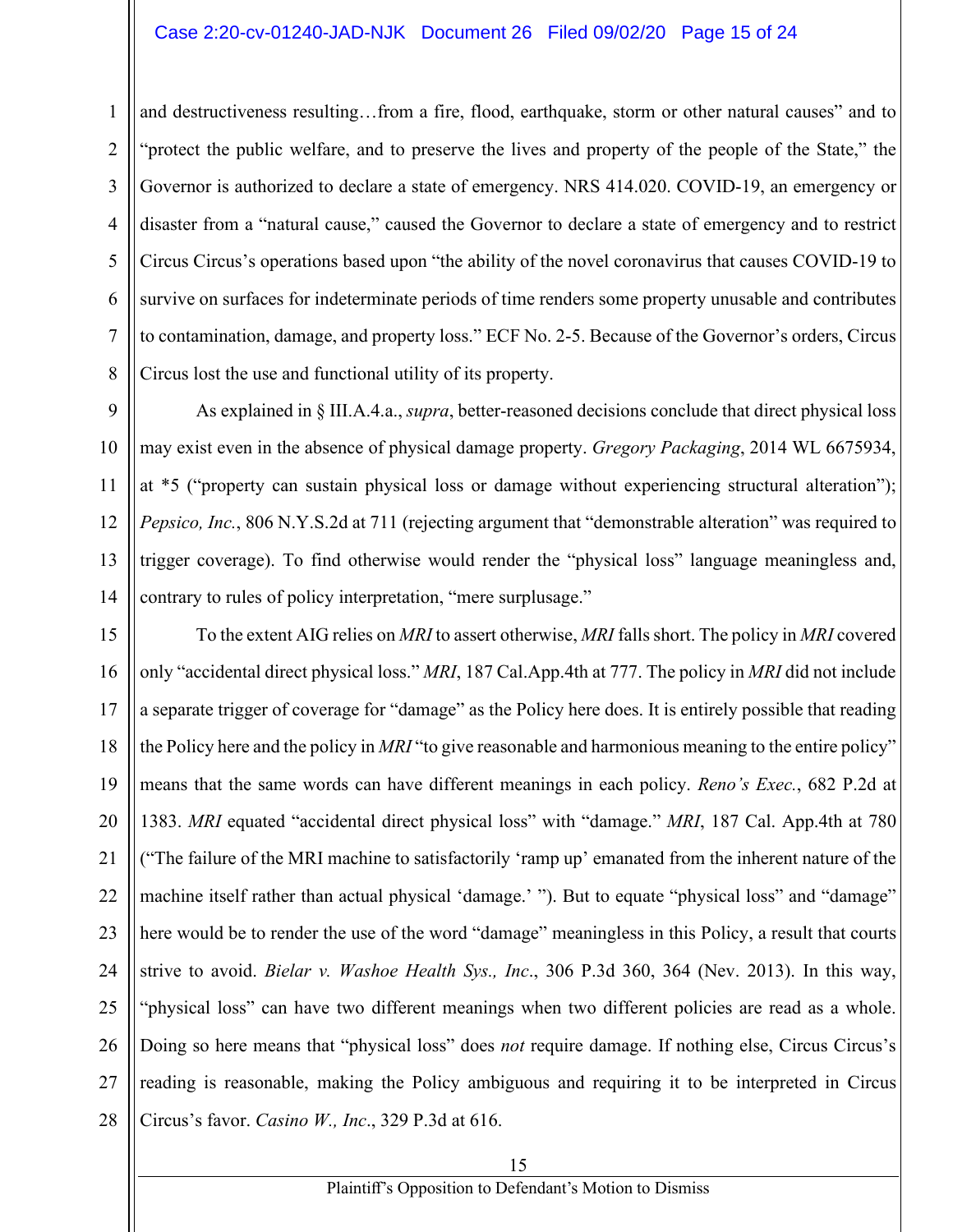#### Case 2:20-cv-01240-JAD-NJK Document 26 Filed 09/02/20 Page 16 of 24

1 2 3 4 Furthermore, the language of the AIG Policy itself plainly supports Circus Circus's position. According to Policy's Period of Interruption provision, the measure of time during which coverage for business interruption (Gross Earnings) is available is "from the time of direct physical loss or damage" and continuing until *either* (1) *"Normal operations resume," or* (2) *"Physically damaged buildings and equipment could be repaired or replaced*…" ECF No. 2-1 at CCPolicy\_0025-26 (emphasis added). As this provision makes clear, the Policy expressly contemplates the payment of Gross Earnings coverage during a period measured *solely* on a disruption in the insured's operations and *without any reference whatsoever* to damage or physical alteration of property, *e.g*., the Period of Interruption can be read as beginning "from the time of direct physical loss" and continuing until "Normal operations resume." Nowhere in that loss period need there be, or is there, any element of "damage" to property. Just the opposite, the period exists at the exclusion of any "damage," which is expressly treated in the disjunctive. This underscores and is consistent with the use of the disjunctive "or" in the phrase "direct physical loss *or* damage." (Emphasis added).

#### **B. The Complaint Contains Factual Allegations Sufficient to Support a Claim Under the Policy's Additional Time-Element Coverages**

Having demonstrated why AIG's arguments against direct physical loss or damage are flawed, it follows that Circus Circus has sufficiently alleged that AIG breached the Policy by failing to pay its covered additional time element losses. *See Studio 417*, No. cv-03127-SRB (W.D. Mo. Aug. 12, 2020) (finding insureds plausibly stated claims for civil authority, ingress and egress, dependent property, and sue and labor coverages).

#### *1. Contingent Time Element Coverage*

Circus Circus alleged that its operations "rel[y] on materials and customers from right next door to across the country to around the world." ECF No. 1 at ¶ 35. The orders, all of which are allegedly predicated on the pandemic presence and damage caused by COVID-19, prohibited travel to the United States, where Circus Circus is located and required residents (*i.e*., potential customers) to stay in their homes. ECF No. 1 at ¶ 29. These allegations are sufficient to support, on a motion to dismiss, Circus Circus's claim for contingent time element coverage. *Iqbal,* 556 U.S. at 678 (the allegations, as pled, need only "contain sufficient factual matter, accepted as true, to 'state a claim to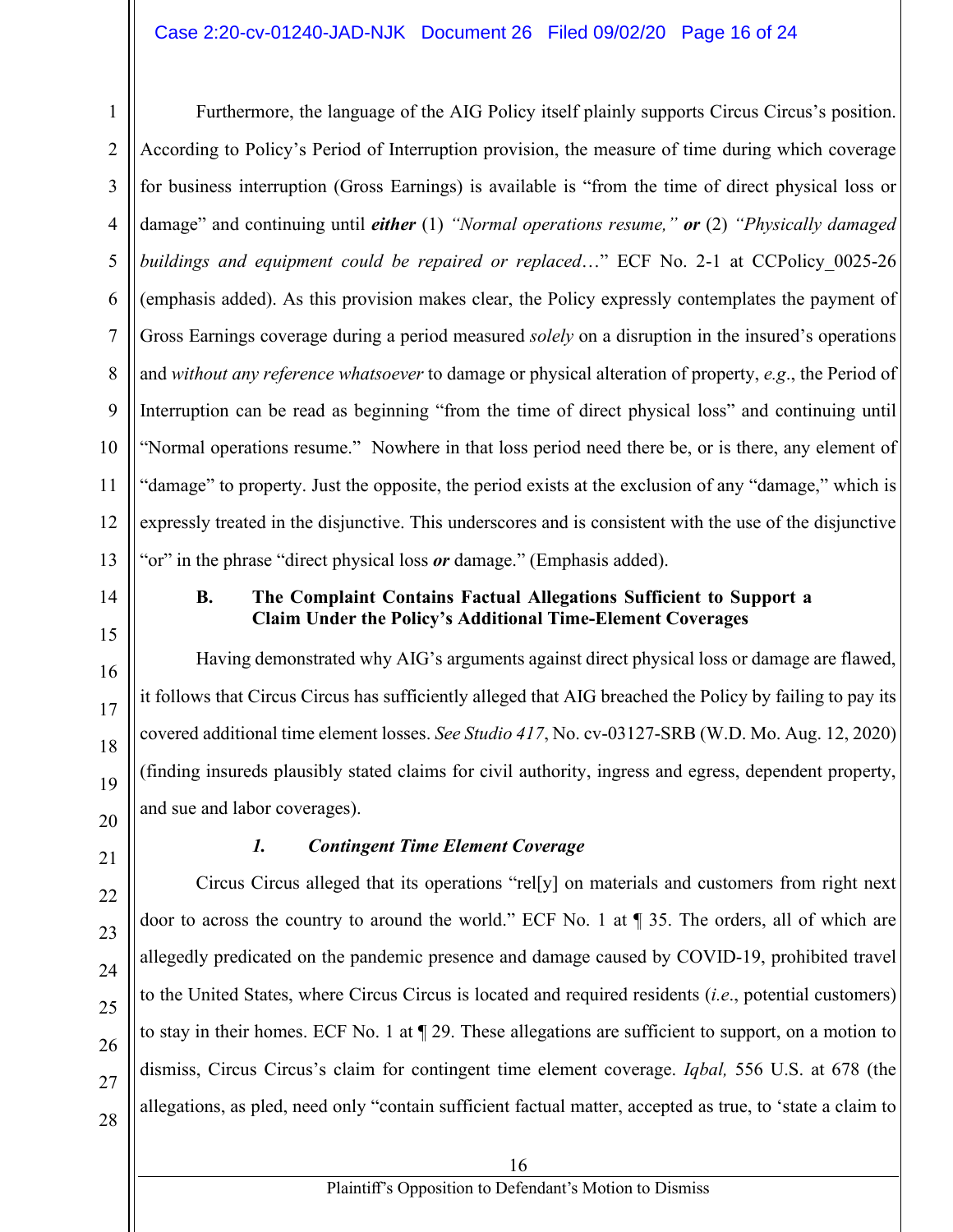relief that is plausible on its face.'").

1

2

3

4

5

6

7

8

9

# *2. Extra Expense Coverage*

AIG argues that Circus Circus could not incur any extra expenses to "temporarily continue as nearly normal as practicable" because Circus Circus "closed its doors." ECF No. 17 at p. 16. AIG presumes, incorrectly, that the only period during which Circus Circus sustained covered loss was during the period that its doors were closed. This is wrong, as shown by AIG's Period of Interruption provision, discussed above, which measures coverage "from the time of direct physical loss or damage" and continuing until *either* (1) "Normal operations resume," or (2) "Physically damaged buildings and equipment could be repaired or replaced..." ECF No. 2-1 at CCPolicy\_0025-26.

10 11 12 13 14 15 As this provision plainly provides, coverage for Circus Circus's business income loss does not end when its doors reopen. The loss period continues until Circus Circus's operations return to their normal pre-loss level.<sup>15</sup> Despite opening its doors around June 4, 2020, Circus Circus' operations still have not returned to their normal pre-loss level, yet all the while Circus Circus has incurred substantial extra expense to operate its business amidst the ongoing presence of COVID-19. Here, too, Circus Circus has alleged facts sufficient to state a claim that is plausible on its face. *Iqbal,* 556 U.S. at 678.

16

# *3. Ingress & Egress Coverage*

17 18 19 20 21 22 23 AIG argues that damage to other property did not "prohibit" "physical ingress to or egress from" Circus Circus's property (ECF No. 17 at p. 16), but the Policy requires only that ingress to or egress be *partially* prohibited. ECF No. 2-1 at CCPolicy 0028. Circus Circus plainly alleges that it did suffer a partial or total prohibition of ingress or egress from covered property (*see* ECF No. 2-3), and AIG offered no evidence, to suggest otherwise. At a minimum, a fact issue remains as to whether ingress or egress to covered property was in fact totally or partially prohibited. These allegations are sufficient to survive a motion to dismiss. *Iqbal,* 556 U.S. at 678.

24

# *4. Civil Authority Coverage*

25 26 AIG's Motion implies that the orders are Circus Circus's sole basis for making its claim. As illustrated in great detail above, this is not true. Circus Circus experienced physical loss and damage

<sup>28</sup> <sup>15</sup> Furthermore, the Period of Interruption does not end upon expiration of the Policy. ECF No. 2-1 at CCPolicy\_0025-26.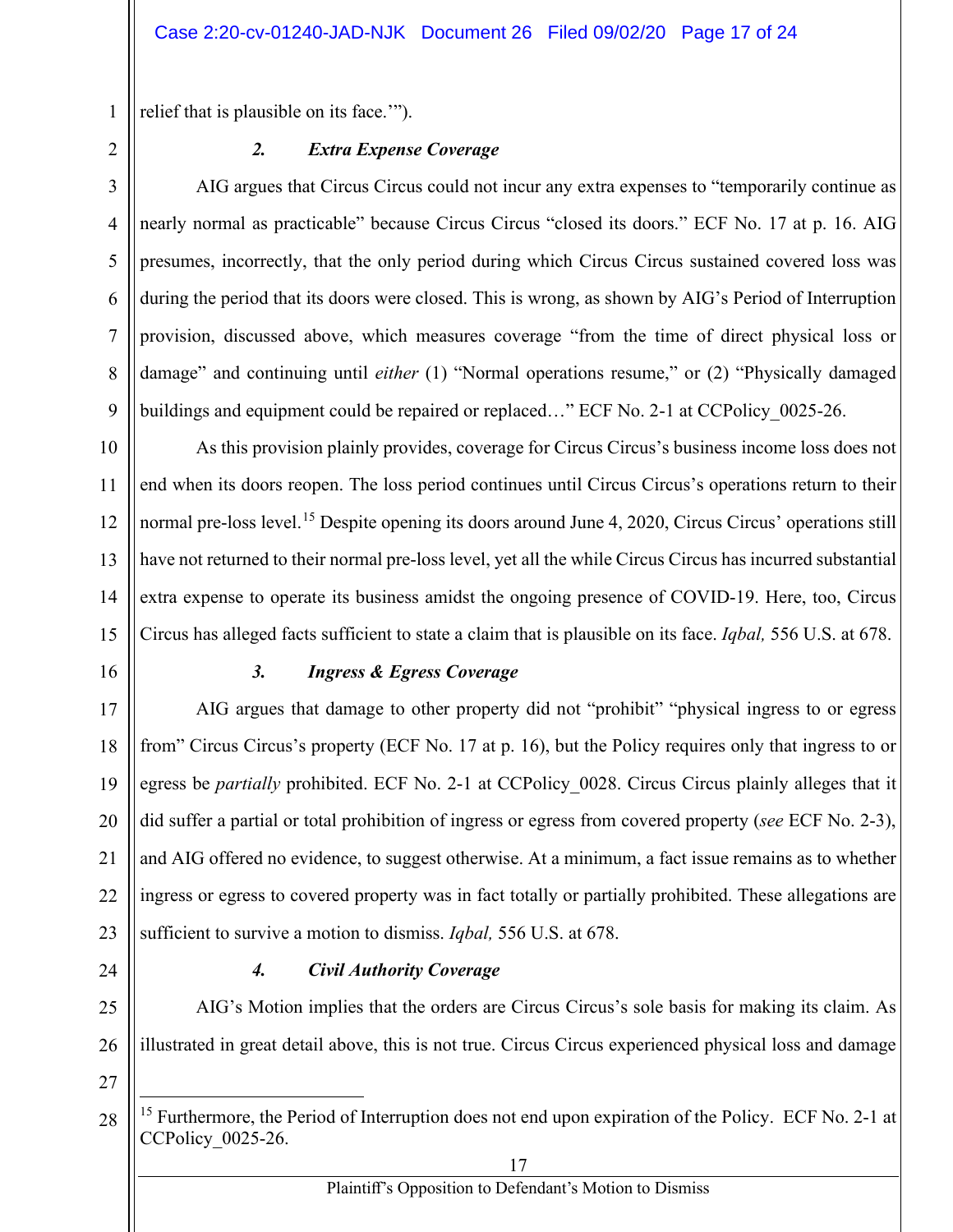to its property caused by COVID-19. Separately, and in the alternative, Circus Circus made a claim under its civil authority coverage for the loss of use of its property because of the orders.

Challenging Circus Circus's allegations, AIG questions the *purpose* behind the orders. However, a motion under Rule 12(b)(6) is not the appropriate place or time to address those issues. AIG's concerns are better addressed through discovery into the government's "purpose."

The need for discovery notwithstanding, AIG ignores cases where, like here, civil authority orders specifically barred guests from entering an insured premises for its intended purpose. *Kean, Miller, Hawthorne, D'Armond McCowan & Jarman, LLP v. Nat'l Fire Ins. Co. of Hartford*, 2007 WL 2489711, at  $*6$  (M.D. La. Aug. 29, 2007) ("[C]ourts have held that access to an insured premises is 'prohibited' where the order or action of civil authority actually requires the insured's business premises to close, thereby invoking coverage for business losses.").

Under these facts, courts treat it as a foregone conclusion that a civil authority order prohibited access to the premises. *See Assurance Co. of Am. v. BBB Serv. Co.,* 265 Ga. App. 35 (2004) (finding civil authority coverage available when restaurants closed in response to county evacuation order as Hurricane Floyd approached); *Southlanes Bowl, Inc. v. Lumbermen's Mut. Ins. Co.*, 46 Mich. App. 758 (1973) (finding civil authority coverage available when governor's order in response to riots forced insured to close its bowling alleys, restaurants, and motels); *Narricott Indus., Inc. v. Fireman's Fund Ins. Co.*, 2002 WL 31247972 (E.D. Pa. Sept. 30, 2002) (holding that order of town authorities prohibited access to industrial plant that was directed to suspend operations due to Hurricane Floyd).

The Court should find that "[a]t the motion to dismiss stage, these allegations plausibly allege that access was prohibited to such a degree as to trigger the civil authority coverage… This is particularly true insofar as the [Policy] require[s] that the 'civil authority prohibits access,' but does not specify 'all access' or 'any access.'" *Studio 417*, No. cv-03127-SRB (W.D. Mo. Aug. 12, 2020); *Iqbal,* 556 U.S. at 678.

1

2

3

4

5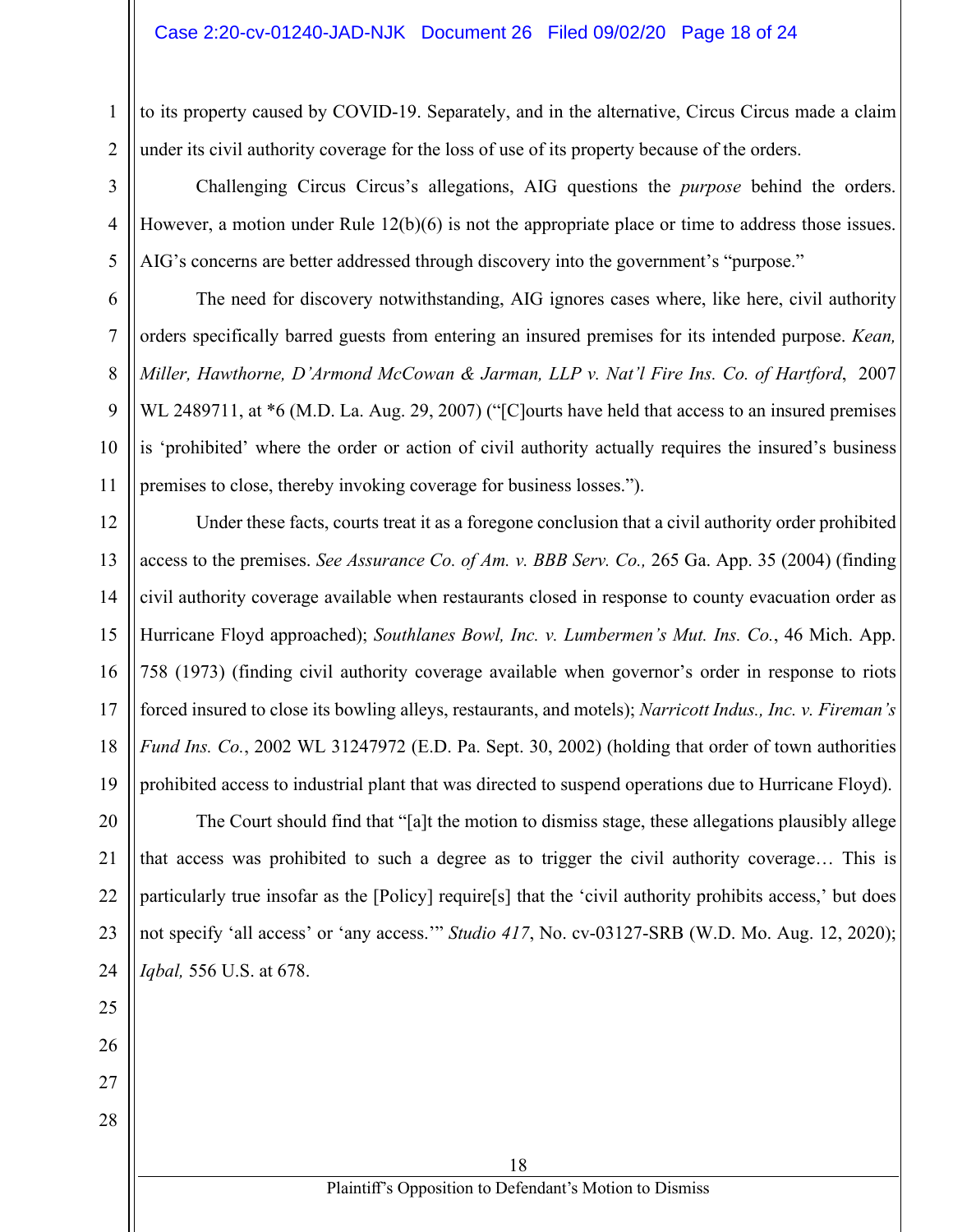|          | Case 2:20-cv-01240-JAD-NJK Document 26 Filed 09/02/20 Page 19 of 24                                                                                                                                                                                                                              |  |  |
|----------|--------------------------------------------------------------------------------------------------------------------------------------------------------------------------------------------------------------------------------------------------------------------------------------------------|--|--|
| 1        | $\mathbf{C}$ .<br><b>No Exclusion Applies</b>                                                                                                                                                                                                                                                    |  |  |
| 2        | The Environmental Pollution Exclusion Does Not Apply on its<br>1.                                                                                                                                                                                                                                |  |  |
| 3        | <b>Face, and AIG Fails to Demonstrate Otherwise</b>                                                                                                                                                                                                                                              |  |  |
| 4        | <b>The Environmental Pollution Exclusion Does Not Apply</b><br>a)<br>on Its Face                                                                                                                                                                                                                 |  |  |
| 5        | Contrary to AIG's claims, the Policy contains no "virus exclusion." even though standard virus                                                                                                                                                                                                   |  |  |
| 6        | exclusions are available in the insurance industry and have been in use since at least 2006. <sup>16</sup> In fact,                                                                                                                                                                              |  |  |
| 7        | many of the COVID-19 insurance cases decided thus far feature those exclusions. See, e.g., Gavrilides,                                                                                                                                                                                           |  |  |
| 8        | Diesel, and 10E. In Diesel, for example, the policy contained an exclusion that purported to exclude                                                                                                                                                                                             |  |  |
| 9        | all loss caused by or resulting from virus:                                                                                                                                                                                                                                                      |  |  |
| 10       | We do not insure under any coverage for any loss which would not have                                                                                                                                                                                                                            |  |  |
| 11       | occurred in the absence of one or more of the following excluded<br>events:                                                                                                                                                                                                                      |  |  |
| 12       |                                                                                                                                                                                                                                                                                                  |  |  |
| 13       | j. Fungi, Virus Or Bacteria                                                                                                                                                                                                                                                                      |  |  |
| 14       |                                                                                                                                                                                                                                                                                                  |  |  |
| 15<br>16 | (2) Virus, bacteria or other microorganism that<br>induces or is capable of inducing physical distress,<br>illness or disease.                                                                                                                                                                   |  |  |
| 17       | Diesel Barbershop, LLC, No. 5:20-cv-461-DAE (W.D. Tex. Aug. 13, 2020). <sup>17</sup>                                                                                                                                                                                                             |  |  |
| 18       | The exclusion that AIG relies upon here is completely different. It is a traditional                                                                                                                                                                                                             |  |  |
| 19       | environmental pollution exclusion that is uniquely premised, first and foremost, on the "[t]he actual,                                                                                                                                                                                           |  |  |
| 20       | alleged or threatened release, discharge, escape or dispersal' of Pollutants or Contaminants." ECF                                                                                                                                                                                               |  |  |
| 21       | No. 17 at p. 19; see Casino $W$ , 329 P.3d at 617 (finding that the "absolute pollution exclusion" which                                                                                                                                                                                         |  |  |
| 22       | purported to limit coverage for "the actual, alleged or threatened discharge, dispersal, seepage,                                                                                                                                                                                                |  |  |
| 23       | migration, release or escape of 'pollutants'" applies to traditional environmental pollution only;                                                                                                                                                                                               |  |  |
| 24       |                                                                                                                                                                                                                                                                                                  |  |  |
| 25       | <sup>16</sup> The Insurance Services Office, an insurance industry organization, which drafts standard-form                                                                                                                                                                                      |  |  |
| 26       | policy wording and endorsements, issued an endorsement titled "Exclusion Of Loss Due To Virus Or<br>Bacteria" in 2006. See Exhibit A at Exh. p. 26.                                                                                                                                              |  |  |
| 27       | <sup>17</sup> The policy in <i>10E</i> also contained an exclusion entitled "Exclusion of Loss Due to Virus or Bacteria."                                                                                                                                                                        |  |  |
| 28       | Exhibit E. Likewise, the policy in <i>Gavrilides</i> contained an exclusion addressed to "loss or damages<br>caused by or resulting from any virus, bacteria or other microorganism that induces or is, is capable<br>of inducing physical distress, illness or disease." ECF No. 18-4 at p. 10. |  |  |
|          | 19                                                                                                                                                                                                                                                                                               |  |  |
|          | Plaintiff's Opposition to Defendant's Motion to Dismiss                                                                                                                                                                                                                                          |  |  |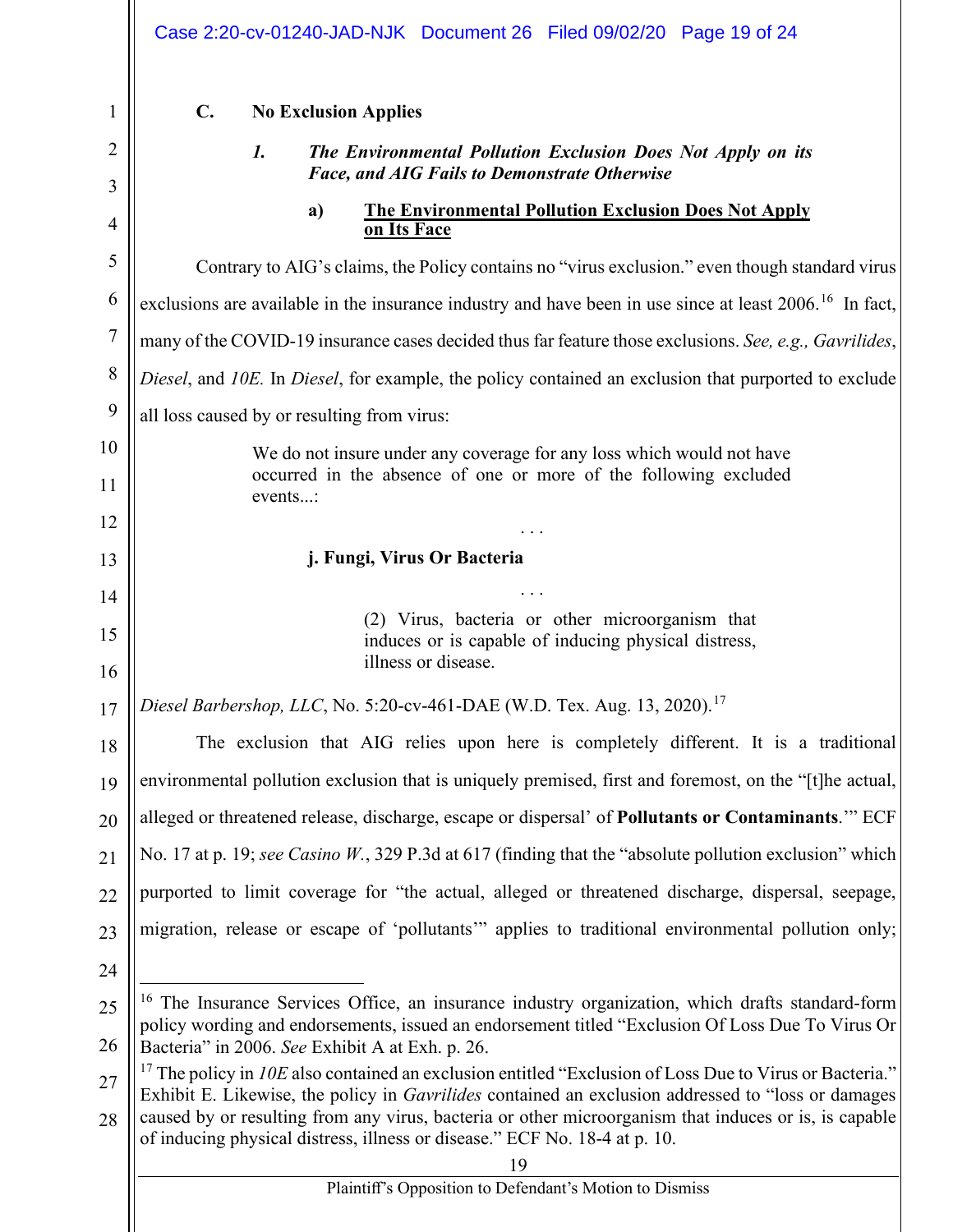|                | Case 2:20-cv-01240-JAD-NJK Document 26 Filed 09/02/20 Page 20 of 24                                                                                                                                                                                                               |  |
|----------------|-----------------------------------------------------------------------------------------------------------------------------------------------------------------------------------------------------------------------------------------------------------------------------------|--|
| $\mathbf{1}$   | because the exclusion was ambiguous, the court construed it against the insurer and in accordance                                                                                                                                                                                 |  |
| $\overline{2}$ | with the insured's reasonable expectations).                                                                                                                                                                                                                                      |  |
| 3              | Unlike the "virus" exclusion in <i>Diesel</i> , the exclusion here provides, in pertinent part:                                                                                                                                                                                   |  |
| $\overline{4}$ | Except as otherwise provided under the Additional Coverages and<br>Additional Time Element Coverages (and in such event, only to the extent<br>provided therein), the Company does not insure for loss or damage caused<br>directly or indirectly by any of the following perils. |  |
| 5<br>6         |                                                                                                                                                                                                                                                                                   |  |
| 7              |                                                                                                                                                                                                                                                                                   |  |
| 8              | f. The actual, alleged or threatened <i>release</i> , <i>discharge</i> , <i>escape or dispersal</i><br>of Pollutants or Contaminants, all whether direct or indirect,                                                                                                             |  |
| 9              | proximate or remote or in whole or in part caused by, contributed to or<br>aggravated by any Covered Cause of Loss under this Policy.                                                                                                                                             |  |
| 10             | ECF No. 2-1 at CCPolicy 0018-19 and CCPolicy 0048 (emphasis added).                                                                                                                                                                                                               |  |
| 11             | The definition of <b>Pollutants or Contaminants</b> , which is incorporated into the pollution                                                                                                                                                                                    |  |
| 12             | exclusion, also expressly limits substances qualifying as Pollutants or Contaminants to substances                                                                                                                                                                                |  |
| 13             | that are "release[d]." The definition provides, in relevant part:                                                                                                                                                                                                                 |  |
| 14<br>15       | any solid, liquid, gaseous or thermal irritant or contaminant, including<br>smoke, vapor, soot, fumes, acids, alkalis, chemicals and waste, which after                                                                                                                           |  |
| 16             | <i>its release</i> can cause or threaten damage to human health or human welfare<br>or causes or threatens damage, deterioration, loss of value, marketability or                                                                                                                 |  |
| 17             | loss of use to property insured hereunder, including, but not limited to,<br>bacteria, virus, or hazardous substances listed in applicable environmental<br>state, federal or foreign law or regulation, or as designated by the U.S.                                             |  |
| 18<br>19       | Environmental Protection Agency or similar applicable state or foreign<br>governmental authority                                                                                                                                                                                  |  |
| 20             | ECF No. 2-1 at CCPolicy 0018-19 and CCPolicy 0048 (emphasis added).                                                                                                                                                                                                               |  |
| 21             | Circus Circus alleges that COVID-19 is pandemic and, thus, ubiquitous and globally present.                                                                                                                                                                                       |  |
| 22             | ECF No. 1 at $\P$ 22, 81. Furthermore, Circus Circus specifically alleges that COVID-19 was not                                                                                                                                                                                   |  |
| 23             | released, discharged, escaped or dispersed onto its property. ECF No. 1 at ¶ 80. The Court on this                                                                                                                                                                                |  |
| 24             | motion must take these allegations as true. <i>Iqbal</i> , 556 U.S. at 678. The exclusion and its incorporated                                                                                                                                                                    |  |
| 25             | definition of Pollutant or Contaminant, therefore do not apply on their face.                                                                                                                                                                                                     |  |
| 26             | Nevertheless, AIG argues that because COVID-19 spread from one host to another, that there                                                                                                                                                                                        |  |
| 27             | must have been some release, discharge, escape or dispersal. ECF No. 17 at p. 21. AIG's argument                                                                                                                                                                                  |  |
| 28             | fails where, as here, all allegations must be taken as true and all reasonable inferences must be drawn                                                                                                                                                                           |  |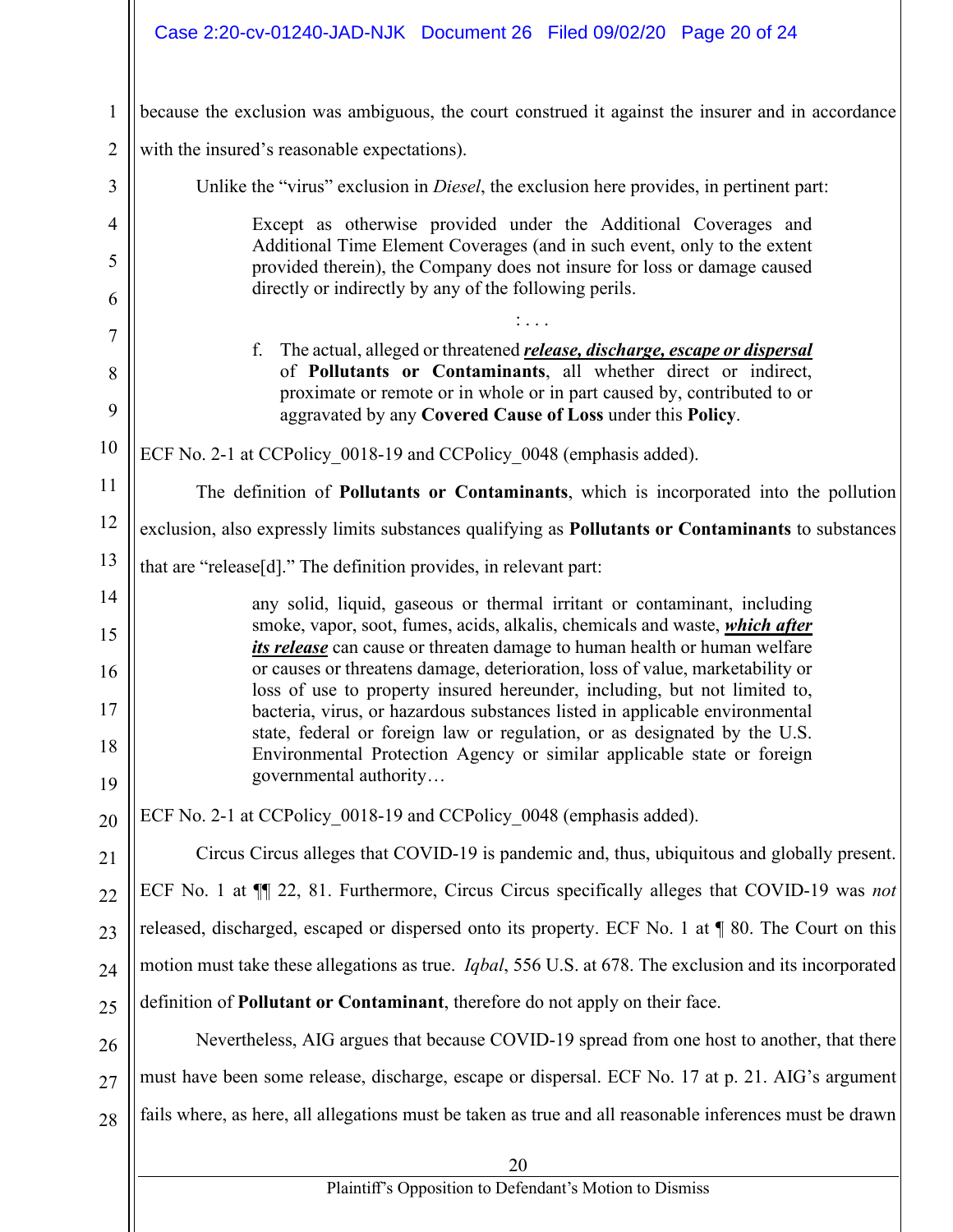#### Case 2:20-cv-01240-JAD-NJK Document 26 Filed 09/02/20 Page 21 of 24

in favor of the plaintiff. *Iqbal*, 556 U.S. at 678. In contrast, as an exclusionary provision, the environmental pollution exclusion must be construed narrowly, with AIG bearing the burden of *proving* the exclusion's application. *Casino W.*, 329 P.3d at 617. AIG has offered absolutely no evidence of a "release, discharge, escape or dispersal" of COVID-19. And, given the pandemic presence of the disease and the virus that causes it, there is no way AIG could ever meet that burden. Because AIG has failed to prove there was any "release, discharge, escape or dispersal" of COVID-19, the exclusion is inapplicable on its face for this reason as well.

8 9

10

11

12

13

14

15

16

17

18

19

20

21

22

23

1

 $\mathfrak{D}$ 

3

4

5

6

7

#### **b) Even if the Exclusion Is Not Inapplicable on Its Face, AIG Fails to Prove Only One Reasonable Interpretation**

AIG has not only failed to offer any evidence to show that there was a "release, discharge, escape or dispersal" of COVID-19, it has failed to demonstrate that its pollution exclusion is susceptible to only one reasonable interpretation. For this reason as well, the exclusion cannot operate as a bar to Circus Circus's claim.<sup>18</sup> *Casino W.*, 329 P.3d at 616; *Restatement of the Law, Liability Insurance* § 4 ("Ambiguous Terms"), cmt. A, *supra.*

Even if the Court were to consider AIG's unsupported argument that its exclusion should apply to the pandemic presence of a virus, AIG cannot overcome the Nevada Supreme Court's decision in *Casino W.*, which found a pollution exclusion requiring a "discharge, dispersal, seepage, migration, release or escape" of pollutants –strikingly similar to the language here – ambiguous. *Id.* at 618.

*Casino W* involved a claim for coverage under a general liability insurance policy for injury caused by carbon monoxide from a faulty pool heater. The policy contained an "absolute pollution exclusion" that purported to bar coverage for " '[b]odily injury' or 'property damage' arising out of the actual, alleged or threatened discharge, dispersal, seepage, migration, release or escape of 'pollutants.'" The insured argued that because it contained environmental terms of art, it applied only

- 24
- 25

<sup>26</sup> 28  $18$  AIG is all too familiar with the rule on multiple reasonable interpretations. Indeed, the insurer uses that rule as a matter of course when defending its policy interpretation in claims alleging that the insurer denied coverage in bad faith. *See, e.g., Paulino v. Chartis Claims, Inc.*, 774 F.3d 1161 (8th Cir. 2014) (affirming summary judgment for AIG based on insurer's argument that it need not be correct as long as it was reasonable for purposes of defeating bad faith claim under "fairly debatable" standard.)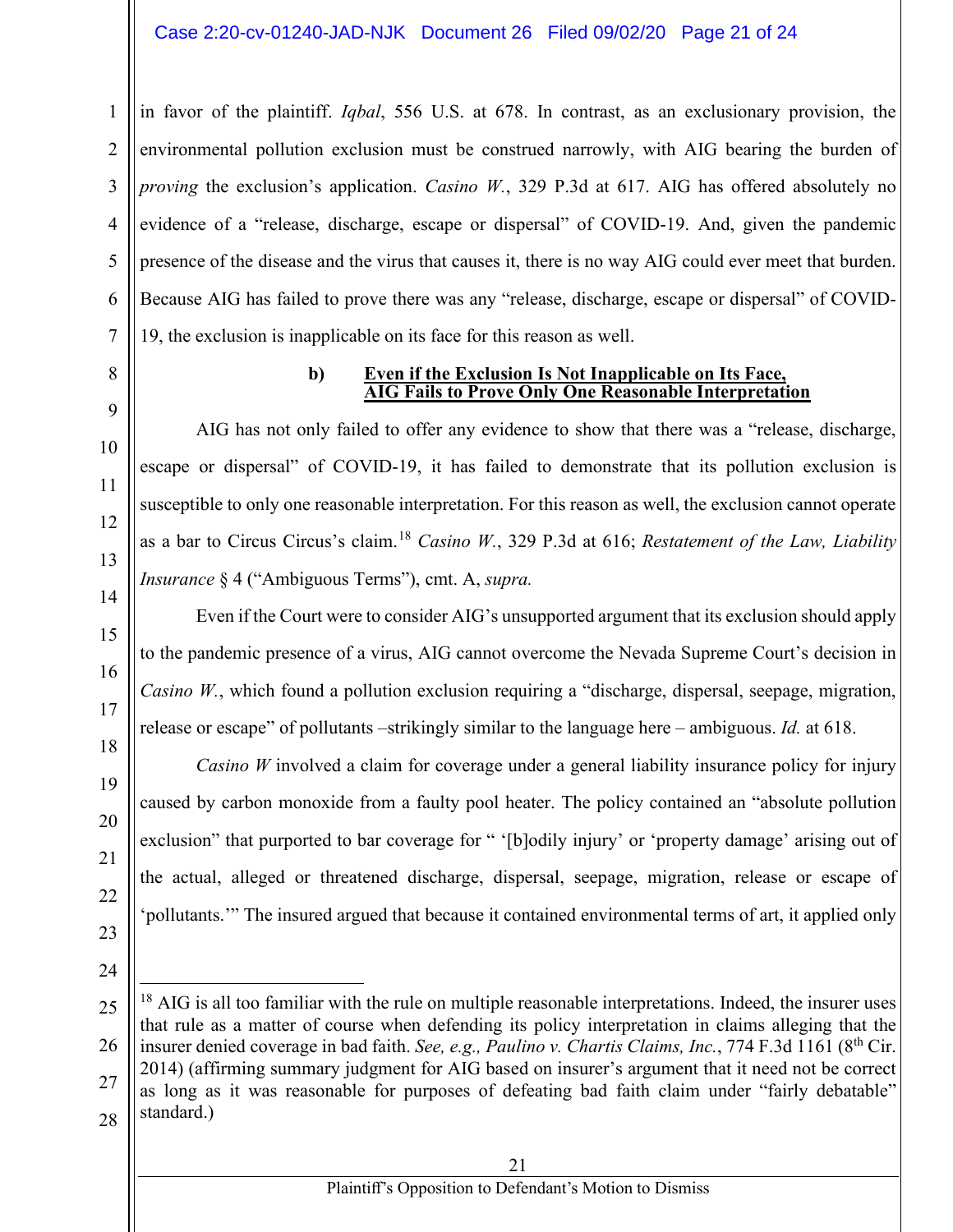#### Case 2:20-cv-01240-JAD-NJK Document 26 Filed 09/02/20 Page 22 of 24

to traditional environmental pollution, and that other courts had reached that same conclusion based on the exclusion's drafting history. Casino West also argued that the fact that it and the insurer disagreed on the exclusion's applicability amounted to an ambiguity. The insurer contended, on the other hand, that the exclusion applied because carbon monoxide is a "pollutant" under the policy's terms. *Id.* at 617. The Nevada Supreme Court found both interpretations to be reasonable and, thus, held the exclusion to be ambiguous, construing it against the insurer. *Id.* at 618.<sup>19</sup>

7

1

 $\mathfrak{D}$ 

3

4

5

6

8

9

10

11

12

13

14

15

16

17

18

19

20

#### **c) AIG's Attempt to Exclude Virus is an Admission that Virus Causes Physical Loss or Damage**

Finally, AIG's emphatic effort to apply its environmental pollution exclusion to loss caused by virus or disease, belies its argument that virus or disease do not cause the "direct physical loss or damage" necessary to trigger coverage in the first instance. Indeed, in Nevada as elsewhere, every provision in a contract is presumed to have meaning, and no provision is to be treated as superfluous. *Bielar v. Washoe Health Sys., Inc*., 306 P.3d 360, 364 (Nev. 2013). AIG ignores this tenet by arguing on the one hand, that COVID-19 cannot cause "direct physical loss or damage" (ECF No. 17 at p. 11), and then arguing on the other that "direct physical loss or damage" caused by COVID-19 is excluded. *Id.* at p. 19. AIG cannot have it both ways. Its argument that the environmental pollution exclusion could even plausibly apply to Circus Circus's claim should be taken as an admission that COVID-19 is capable of causing "direct physical loss or damage." *See Stanford Ranch, Inc. v. Md. Cas. Co*., 89 F.3d 618, 627 (9th Cir.1996) (proper coverage analysis begins by considering whether the policy's insuring agreements create coverage for the disputed claim. If coverage exists, then the court considers whether any exclusions apply.).

- 21 22
- 23 24
- 25

26 27

28 **Contaminant** "means any solid [etc.] . . ., *which after its release can cause* . . . [a] virus . . . ." (emphasis added). ECF No. 2-1 at CCPolicy\_0048. This fact pattern simply does not exist here. Thus, not only does the pollution exclusion not apply to pandemic COVID-19, but the exclusion does not apply to SARS-CoV-2 because the novel coronavirus was not *caused by* the release of an industrial pollutant.

<sup>19</sup> The exclusion also does not apply for two additional reasons. First, a **Pollutant or Contaminant**  is defined here *exactly* as in *Casino W.* as "any solid, liquid, gaseous or thermal irritant or contaminant, including smoke, vapor, soot, fumes, alkalis, chemicals and waste." *See* ECF No. 2-1 at CCPolicy 0048; *Casino W.* at 616. These environmental terms of art do not include anything like COVID-19. Second, the only reference to "virus" in AIG's pollution exclusion is one that may *result from* the "release" of industrial pollution. The definition makes this clear, stating that **Pollutant or**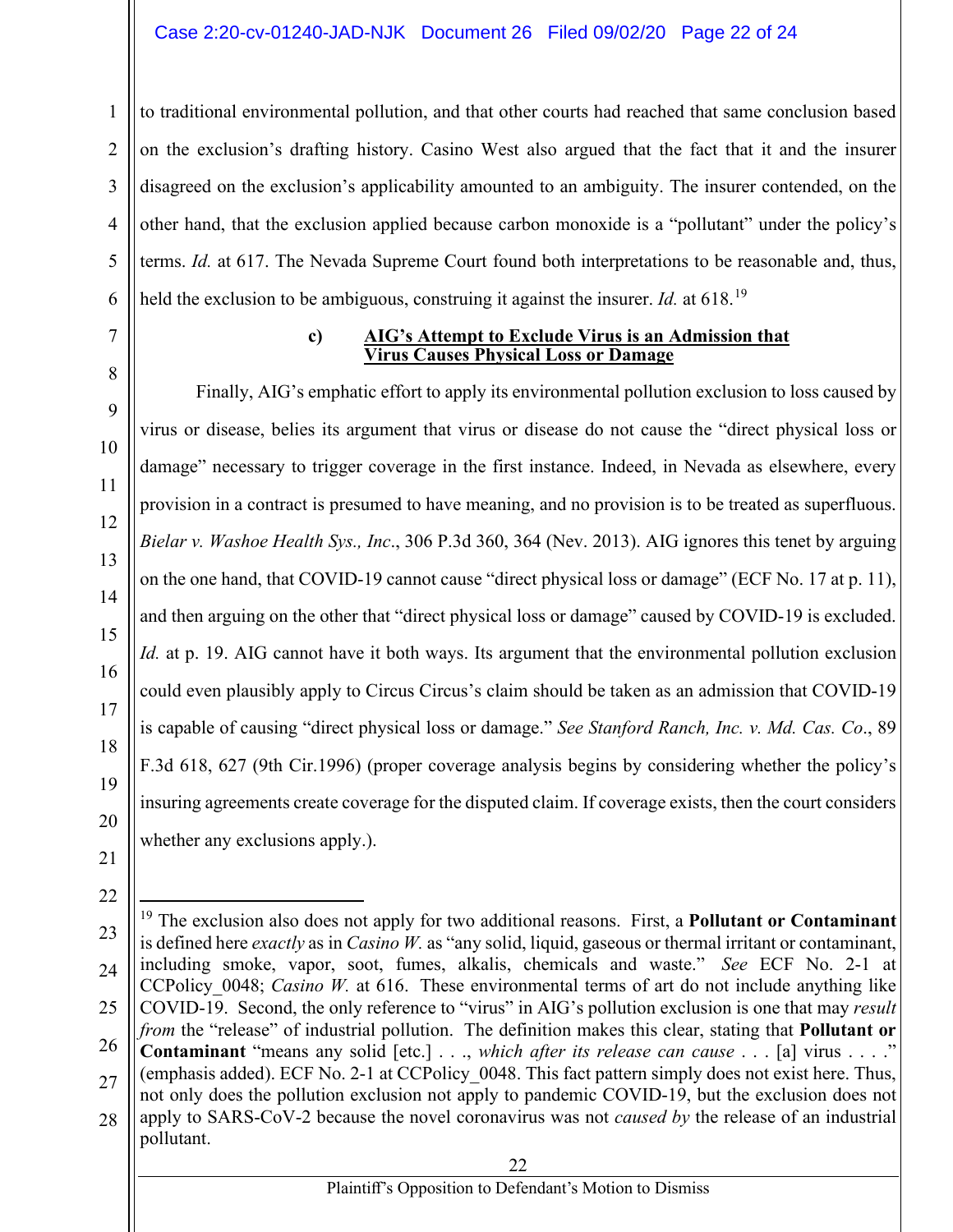1

# *2. The "Loss of Use" Exclusion Does Not Bar Coverage*

2 3 4 5 6 7 8 9 10 11 In a last-ditch effort to avoid coverage, AIG contends that the "loss of use" exclusion somehow bars coverage. As with the pollution exclusion, it does not. The entire exclusion reads "The Company does not insure for loss or damage caused by any of the following: Delay, loss of market or loss of use." ECF No. 2-1 at CCPolicy  $0020$ <sup>20</sup> The exclusion limits coverage to losses flowing from a covered cause of loss and not losses caused by other factors. As another federal court explained, "to the extent any loss claimed to be a loss of business income by [the insured] was not lost as a direct result of [the covered cause of loss] but rather as a consequence of any other reason, then such loss is excluded from coverage and there can be no recovery … for such loss." *Dictiomatic, Inc. v. U.S. Fid. & Guar. Co*., 958 F. Supp. 594, 604 (S.D. Fla. 1997). In other words, the loss of use exclusion does not apply to business-interruption damages that are tied to a covered event.

12 13 14 15 16 AIG's attempt to apply the loss of use exclusion here turns the exclusion on its head and would render Circus Circus's business-income coverage illusory. The entire point of business income coverage is to cover business losses while the insured cannot use its property for its intended purpose. Circus Circus's business income loss was caused by the physical loss or damage to its property, not loss of use based on some other, uncovered cause.

# **IV. CONCLUSION**

18 19 20 The allegations that Circus Circus *actually* pled plausibly support its claim for coverage. AIG has not and cannot show otherwise, particularly when that attempt is based on an incomplete summary of the allegations and reliance on dissimilar cases. AIG's motion should be denied.

24 25 26

17

21

22

23

27 28 <sup>20</sup> We can also infer meaning from the other phrases in the exclusion – *i.e.*, "delay" and "loss of market" – which courts generally apply to indirect or consequential losses. *Boyd Motors, Inc. v. Employers Ins. of Wausau*, 880 F.2d 270, 274 (10th Cir. 1989) ("the loss of market exclusion is read, as it must be, in light of both the immediately surrounding text and the policy as a whole").